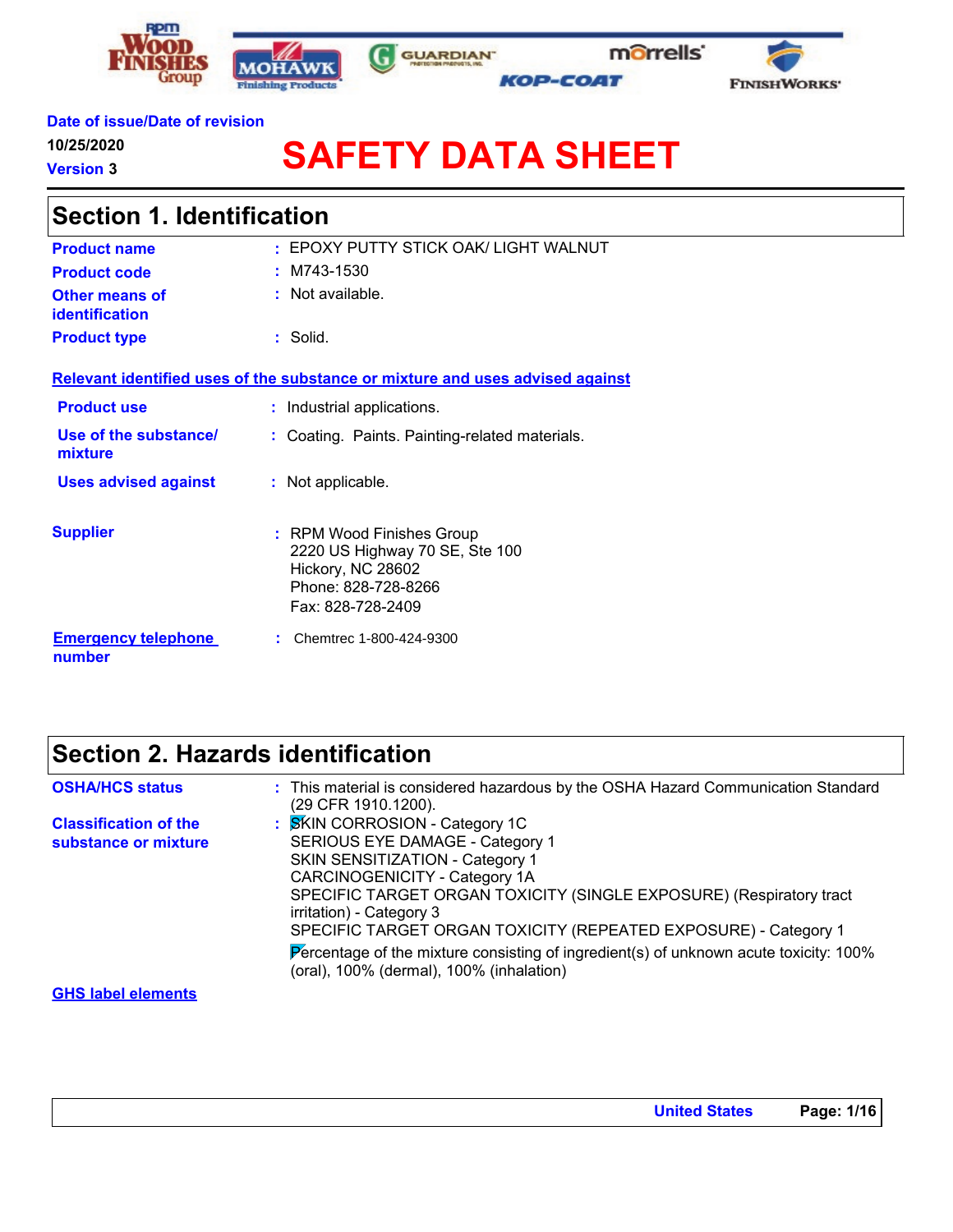**Product name EPOXY PUTTY STICK OAK/ LIGHT WALNUT**

### **Section 2. Hazards identification**

| <b>Hazard pictograms</b>                   | ×                                                                                                                                                                                                                                                                                                                                                                                                                                                                                                                                                                                                                                                                                                                                                                                  |
|--------------------------------------------|------------------------------------------------------------------------------------------------------------------------------------------------------------------------------------------------------------------------------------------------------------------------------------------------------------------------------------------------------------------------------------------------------------------------------------------------------------------------------------------------------------------------------------------------------------------------------------------------------------------------------------------------------------------------------------------------------------------------------------------------------------------------------------|
| <b>Signal word</b>                         | : Danger                                                                                                                                                                                                                                                                                                                                                                                                                                                                                                                                                                                                                                                                                                                                                                           |
| <b>Hazard statements</b>                   | $\mathcal{L}$ $\mathbb{Z}$ auses severe skin burns and eye damage.<br>May cause an allergic skin reaction.<br>May cause respiratory irritation.<br>May cause cancer.<br>Causes damage to organs through prolonged or repeated exposure.                                                                                                                                                                                                                                                                                                                                                                                                                                                                                                                                            |
| <b>Precautionary statements</b>            |                                                                                                                                                                                                                                                                                                                                                                                                                                                                                                                                                                                                                                                                                                                                                                                    |
| <b>Prevention</b>                          | $\therefore$ Øbtain special instructions before use. Do not handle until all safety precautions have<br>been read and understood. Wear protective gloves, protective clothing and eye or face<br>protection. Use only outdoors or in a well-ventilated area. Do not breathe dust. Do not<br>eat, drink or smoke when using this product. Wash thoroughly after handling.<br>Contaminated work clothing must not be allowed out of the workplace.                                                                                                                                                                                                                                                                                                                                   |
| <b>Response</b>                            | : F exposed or concerned: Get medical advice or attention. IF INHALED: Remove<br>person to fresh air and keep comfortable for breathing. Immediately call a POISON<br>CENTER or doctor. IF SWALLOWED: Immediately call a POISON CENTER or doctor.<br>Rinse mouth. Do NOT induce vomiting. IF ON SKIN (or hair): Take off immediately all<br>contaminated clothing. Rinse skin with water. Immediately call a POISON CENTER or<br>doctor. Wash contaminated clothing before reuse. IF ON SKIN: Wash with plenty of<br>water. If skin irritation or rash occurs: Get medical advice or attention. IF IN EYES:<br>Rinse cautiously with water for several minutes. Remove contact lenses, if present and<br>easy to do. Continue rinsing. Immediately call a POISON CENTER or doctor. |
| <b>Storage</b>                             | : Store locked up. Store in a well-ventilated place. Keep container tightly closed.                                                                                                                                                                                                                                                                                                                                                                                                                                                                                                                                                                                                                                                                                                |
| <b>Disposal</b>                            | : Dispose of contents and container in accordance with all local, regional, national and<br>international regulations.                                                                                                                                                                                                                                                                                                                                                                                                                                                                                                                                                                                                                                                             |
| <b>Supplemental label</b><br>elements      | : Sanding and grinding dusts may be harmful if inhaled. This product contains crystalline<br>silica which can cause lung cancer or silicosis. The risk of cancer depends on the<br>duration and level of exposure to dust from sanding surfaces or mist from spray<br>applications. Emits toxic fumes when heated.                                                                                                                                                                                                                                                                                                                                                                                                                                                                 |
| <b>Hazards not otherwise</b><br>classified | : None known.                                                                                                                                                                                                                                                                                                                                                                                                                                                                                                                                                                                                                                                                                                                                                                      |

### **Section 3. Composition/information on ingredients**

| <b>Substance/mixture</b> | : Mixture                             |
|--------------------------|---------------------------------------|
| <b>Product name</b>      | : EPOXY PUTTY STICK OAK/ LIGHT WALNUT |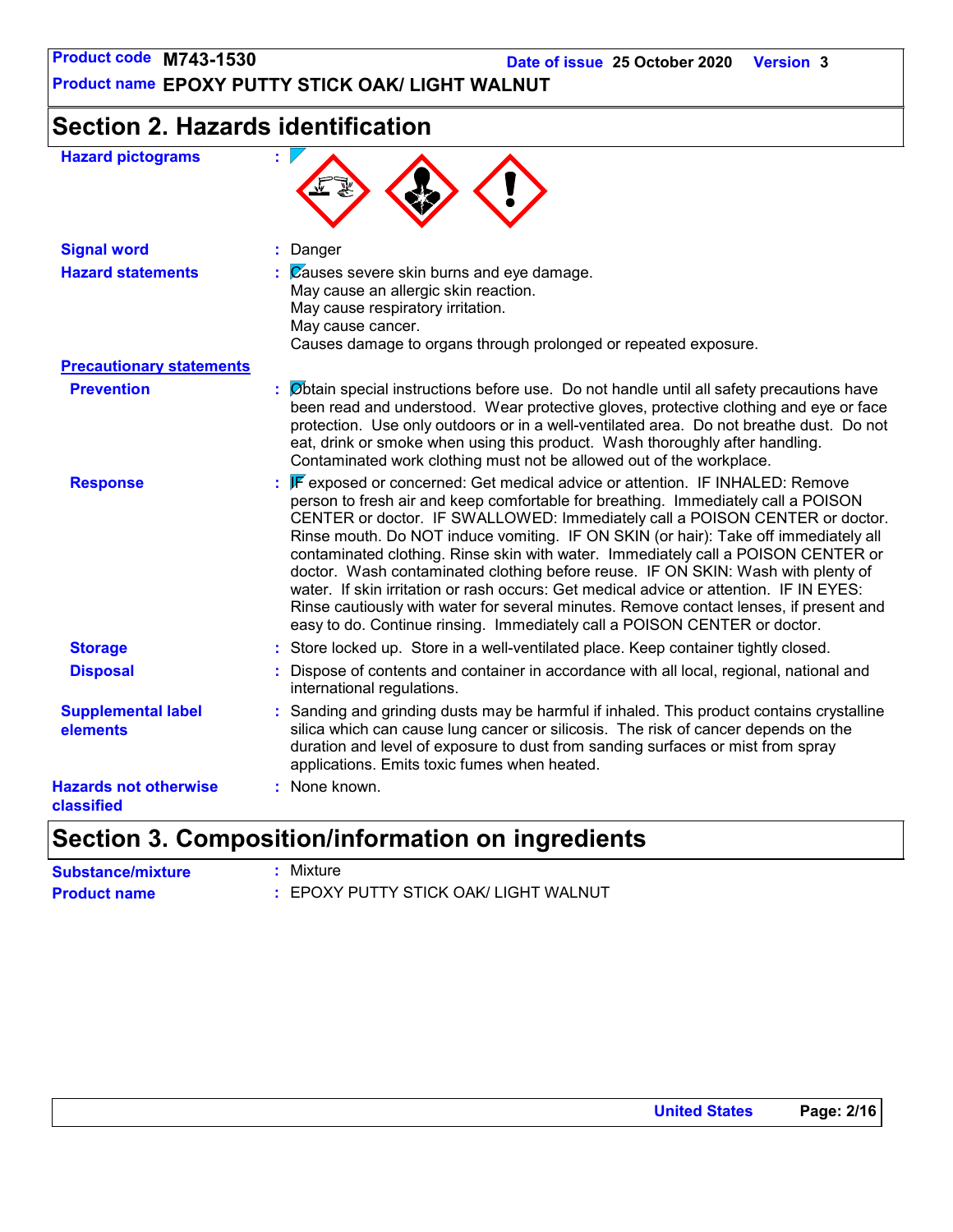**Product name EPOXY PUTTY STICK OAK/ LIGHT WALNUT**

### **Section 3. Composition/information on ingredients**

| <b>Ingredient name</b>                                                   | $\frac{9}{6}$ | <b>CAS number</b> |
|--------------------------------------------------------------------------|---------------|-------------------|
| $ \overline{V}$ alc, not containing asbestiform fibres                   | l≥90          | 14807-96-6        |
| glass, oxide, chemicals                                                  | ≥75 - ≤90     | 65997-17-3        |
| bis-[4-(2,3-epoxipropoxi)phenyl]propane                                  | 275 - ≤90     | 1675-54-3         |
| Poly[oxy(methyl-1,2-ethanediyl)], α-hydro-ω-hydroxy-, ether with         | !≥50 - ≤75    | 72244-98-5        |
| 2,2-bis(hydroxymethyl)-1,3-propanediol (4:1), 2-hydroxy-3-mercaptopropyl |               |                   |
| ether                                                                    |               |                   |
| Epoxy resin (MW $\leq$ 700)                                              | l≥10 - ≤20    | 25068-38-6        |
| 2,4,6-tris(dimethylaminomethyl)phenol                                    | l≥10 - ≤14    | $90 - 72 - 2$     |
| bis[(dimethylamino)methyl]phenol                                         | l≥1.0 - <5.0  | 71074-89-0        |
| crystalline silica, respirable powder (<10 microns)                      | $≥1.0 - ≤5.0$ | 14808-60-7        |
| Umber                                                                    | $≥1.0 - ≤5.0$ | 12713-03-0        |

SUB codes represent substances without registered CAS Numbers.

Any concentration shown as a range is to protect confidentiality or is due to batch variation.

**There are no additional ingredients present which, within the current knowledge of the supplier and in the concentrations applicable, are classified as hazardous to health or the environment and hence require reporting in this section.**

**Occupational exposure limits, if available, are listed in Section 8.**

### **Section 4. First aid measures**

If ingestion, irritation, any type of overexposure or symptoms of overexposure occur during or persists after use of this product, contact a POISON CONTROL CENTER, EMERGENCY ROOM OR PHYSICIAN immediately; have Safety Data Sheet information available. Never give anything by mouth to an unconscious or convulsing person.

#### **Description of necessary first aid measures**

| <b>Eye contact</b>  | : Check for and remove any contact lenses. Immediately flush eyes with running water for<br>at least 15 minutes, keeping eyelids open. Seek immediate medical attention.                               |
|---------------------|--------------------------------------------------------------------------------------------------------------------------------------------------------------------------------------------------------|
| <b>Inhalation</b>   | : Remove to fresh air. Keep person warm and at rest. If not breathing, if breathing is<br>irregular or if respiratory arrest occurs, provide artificial respiration or oxygen by trained<br>personnel. |
| <b>Skin contact</b> | : Remove contaminated clothing and shoes. Wash skin thoroughly with soap and water<br>or use recognized skin cleanser. Do NOT use solvents or thinners.                                                |
| <b>Ingestion</b>    | : If swallowed, seek medical advice immediately and show this container or label. Keep<br>person warm and at rest. Do NOT induce vomiting.                                                             |

#### **Most important symptoms/effects, acute and delayed**

| <b>Potential acute health effects</b> |                                                                              |
|---------------------------------------|------------------------------------------------------------------------------|
| <b>Eye contact</b>                    | $\mathcal{C}$ $\alpha$ Causes serious eye damage.                            |
| <b>Inhalation</b>                     | : May cause respiratory irritation.                                          |
| <b>Skin contact</b>                   | : Causes severe burns. May cause an allergic skin reaction.                  |
| <b>Ingestion</b>                      | : No known significant effects or critical hazards.                          |
| Over-exposure signs/symptoms          |                                                                              |
| <b>Eye contact</b>                    | : Adverse symptoms may include the following:<br>pain<br>watering<br>redness |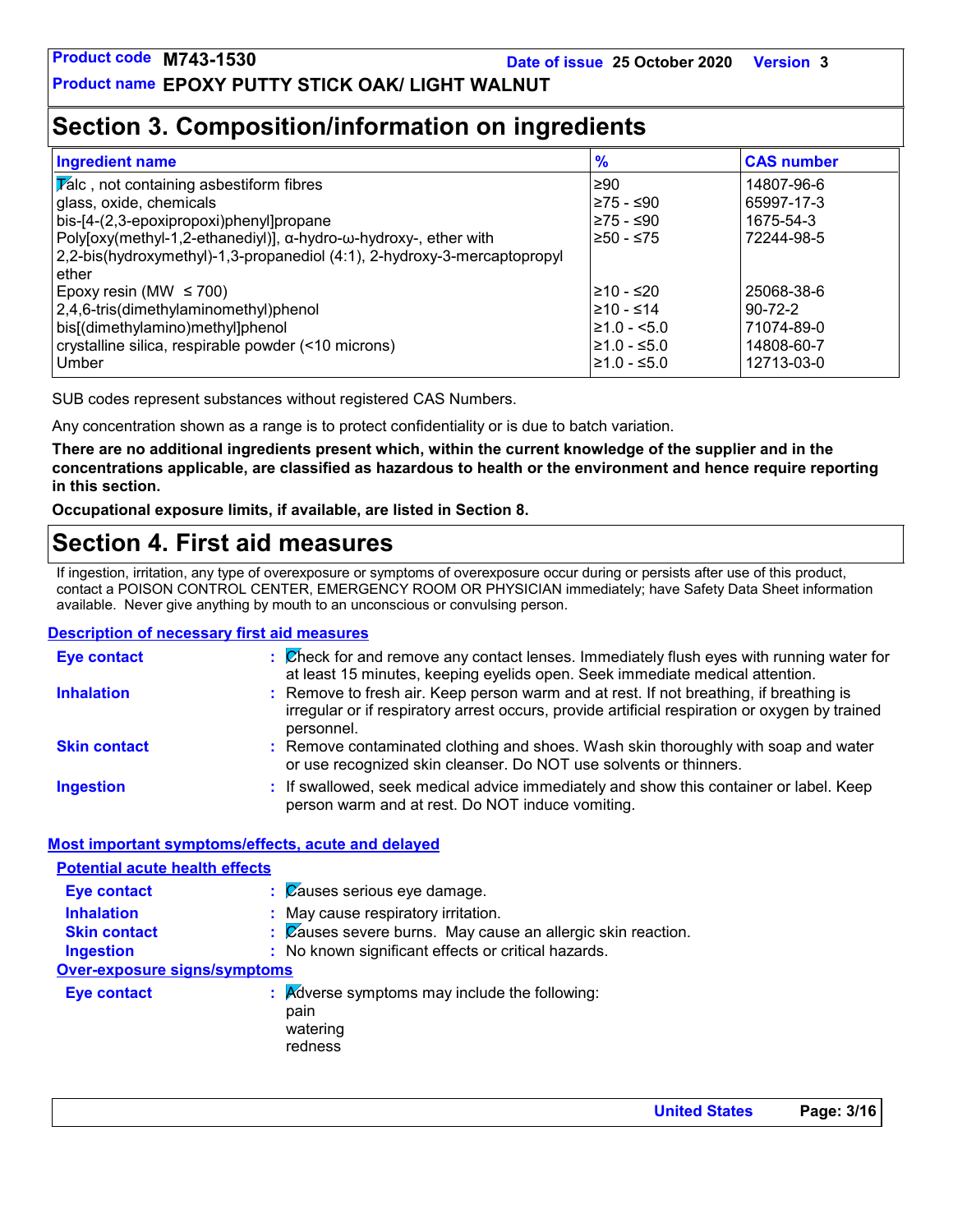**Product name EPOXY PUTTY STICK OAK/ LIGHT WALNUT**

### **Section 4. First aid measures**

| <b>Inhalation</b>                 | : Adverse symptoms may include the following:<br>respiratory tract irritation<br>coughing                                                                                                                                                                                                                                                                                                                       |  |  |  |
|-----------------------------------|-----------------------------------------------------------------------------------------------------------------------------------------------------------------------------------------------------------------------------------------------------------------------------------------------------------------------------------------------------------------------------------------------------------------|--|--|--|
| <b>Skin contact</b>               | $\therefore$ Adverse symptoms may include the following:<br>pain or irritation<br>redness<br>blistering may occur                                                                                                                                                                                                                                                                                               |  |  |  |
| <b>Ingestion</b>                  | $\therefore$ Adverse symptoms may include the following:<br>stomach pains                                                                                                                                                                                                                                                                                                                                       |  |  |  |
|                                   | Indication of immediate medical attention and special treatment needed, if necessary                                                                                                                                                                                                                                                                                                                            |  |  |  |
| <b>Notes to physician</b>         | : In case of inhalation of decomposition products in a fire, symptoms may be delayed.<br>The exposed person may need to be kept under medical surveillance for 48 hours.                                                                                                                                                                                                                                        |  |  |  |
| <b>Specific treatments</b>        | : No specific treatment.                                                                                                                                                                                                                                                                                                                                                                                        |  |  |  |
| <b>Protection of first-aiders</b> | : No action shall be taken involving any personal risk or without suitable training. If it is<br>suspected that fumes are still present, the rescuer should wear an appropriate mask or<br>self-contained breathing apparatus. It may be dangerous to the person providing aid to<br>give mouth-to-mouth resuscitation. Wash contaminated clothing thoroughly with water<br>before removing it, or wear gloves. |  |  |  |

**See toxicological information (Section 11)**

### **Section 5. Fire-fighting measures**

| <b>Extinguishing media</b>                               |                                                                                                                                                                                                     |
|----------------------------------------------------------|-----------------------------------------------------------------------------------------------------------------------------------------------------------------------------------------------------|
| <b>Suitable extinguishing</b><br>media                   | : Use an extinguishing agent suitable for the surrounding fire.                                                                                                                                     |
| <b>Unsuitable extinguishing</b><br>media                 | : None known.                                                                                                                                                                                       |
| <b>Specific hazards arising</b><br>from the chemical     | : No specific fire or explosion hazard.                                                                                                                                                             |
| <b>Hazardous thermal</b><br>decomposition products       | : Decomposition products may include the following materials:<br>carbon oxides<br>nitrogen oxides<br>sulfur oxides<br>halogenated compounds<br>metal oxide/oxides                                   |
| <b>Special protective actions</b><br>for fire-fighters   | : Promptly isolate the scene by removing all persons from the vicinity of the incident if<br>there is a fire. No action shall be taken involving any personal risk or without suitable<br>training. |
| <b>Special protective</b><br>equipment for fire-fighters | : Fire-fighters should wear appropriate protective equipment and self-contained breathing<br>apparatus (SCBA) with a full face-piece operated in positive pressure mode.                            |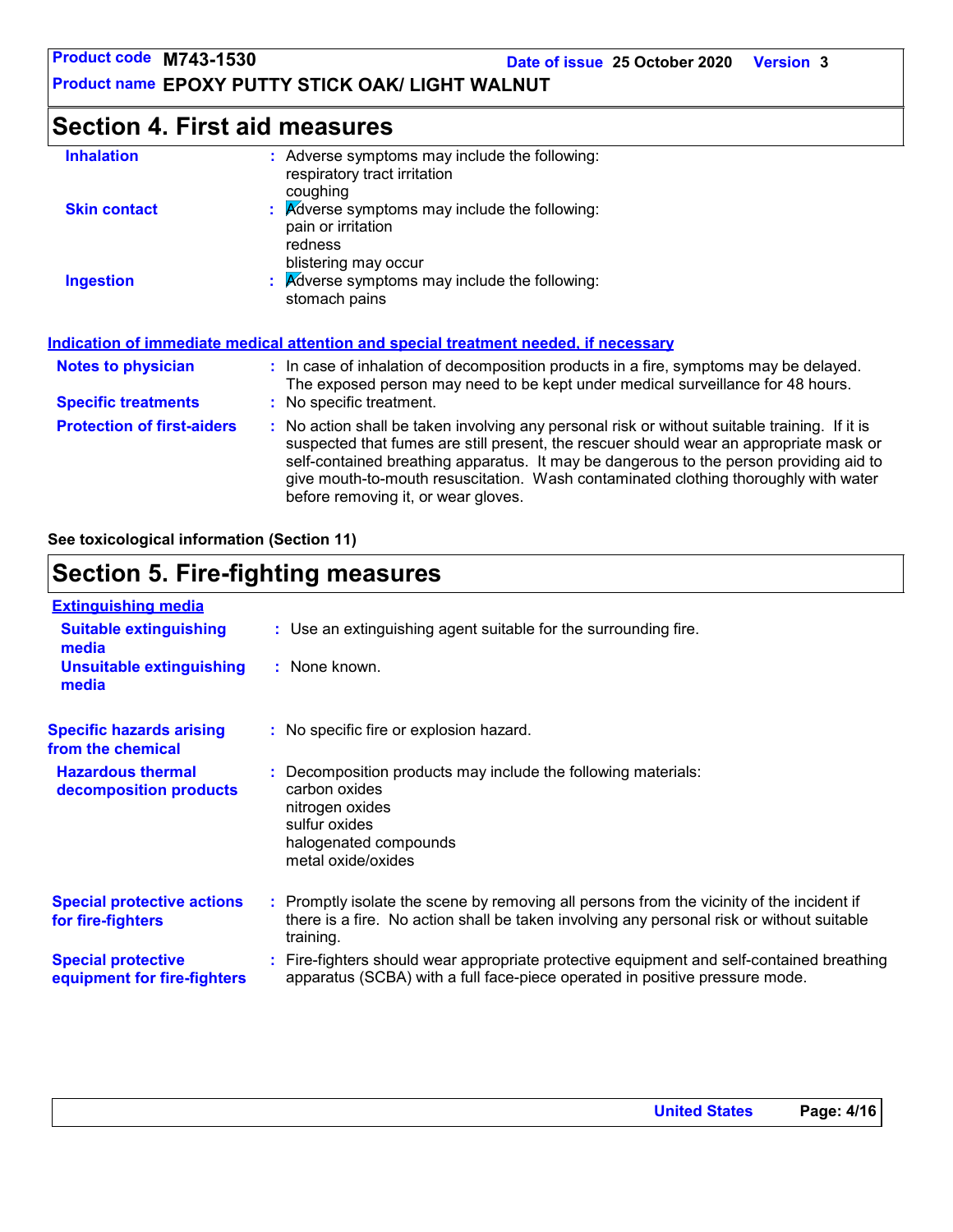**Product name EPOXY PUTTY STICK OAK/ LIGHT WALNUT**

### **Section 6. Accidental release measures**

| <b>Personal precautions, protective equipment and emergency procedures</b> |  |  |
|----------------------------------------------------------------------------|--|--|
|                                                                            |  |  |

| For non-emergency<br>personnel                               |    | : No action shall be taken involving any personal risk or without suitable training.<br>Evacuate surrounding areas. Keep unnecessary and unprotected personnel from<br>entering. Do not touch or walk through spilled material. Provide adequate ventilation.<br>Wear appropriate respirator when ventilation is inadequate. Put on appropriate<br>personal protective equipment.                                                               |  |  |
|--------------------------------------------------------------|----|-------------------------------------------------------------------------------------------------------------------------------------------------------------------------------------------------------------------------------------------------------------------------------------------------------------------------------------------------------------------------------------------------------------------------------------------------|--|--|
| For emergency responders                                     | ÷. | If specialized clothing is required to deal with the spillage, take note of any information in<br>Section 8 on suitable and unsuitable materials. See also the information in "For non-<br>emergency personnel".                                                                                                                                                                                                                                |  |  |
| <b>Environmental precautions</b>                             |    | : Avoid dispersal of spilled material and runoff and contact with soil, waterways, drains<br>and sewers. Inform the relevant authorities if the product has caused environmental<br>pollution (sewers, waterways, soil or air).                                                                                                                                                                                                                 |  |  |
| <b>Methods and materials for containment and cleaning up</b> |    |                                                                                                                                                                                                                                                                                                                                                                                                                                                 |  |  |
| <b>Small spill</b>                                           |    | : Move containers from spill area. Avoid dust generation. Do not dry sweep. Vacuum<br>dust with equipment fitted with a HEPA filter and place in a closed, labeled waste<br>container. Place spilled material in a designated, labeled waste container. Dispose of<br>via a licensed waste disposal contractor.                                                                                                                                 |  |  |
| <b>Large spill</b>                                           |    | : Move containers from spill area. Approach release from upwind. Prevent entry into<br>sewers, water courses, basements or confined areas. Avoid dust generation. Do not<br>dry sweep. Vacuum dust with equipment fitted with a HEPA filter and place in a closed,<br>labeled waste container. Dispose of via a licensed waste disposal contractor. Note:<br>see Section 1 for emergency contact information and Section 13 for waste disposal. |  |  |

### **Section 7. Handling and storage**

### **Precautions for safe handling**

| <b>Protective measures</b>                       | : Put on appropriate personal protective equipment (see Section 8). Persons with a<br>history of skin sensitization problems should not be employed in any process in which<br>this product is used. Avoid exposure - obtain special instructions before use. Do not<br>handle until all safety precautions have been read and understood. Do not get in eyes<br>or on skin or clothing. Do not ingest. Use only with adequate ventilation. Wear<br>appropriate respirator when ventilation is inadequate. Keep in the original container or<br>an approved alternative made from a compatible material, kept tightly closed when not<br>in use. Empty containers retain product residue and can be hazardous. Do not reuse<br>container. |
|--------------------------------------------------|-------------------------------------------------------------------------------------------------------------------------------------------------------------------------------------------------------------------------------------------------------------------------------------------------------------------------------------------------------------------------------------------------------------------------------------------------------------------------------------------------------------------------------------------------------------------------------------------------------------------------------------------------------------------------------------------------------------------------------------------|
| <b>Special precautions</b>                       | : If this material is part of a multiple component system, read the Safety Data Sheet(s) for<br>the other component or components before blending as the resulting mixture may have<br>the hazards of all of its parts.                                                                                                                                                                                                                                                                                                                                                                                                                                                                                                                   |
| <b>Advice on general</b><br>occupational hygiene | : Eating, drinking and smoking should be prohibited in areas where this material is<br>handled, stored and processed. Workers should wash hands and face before eating,<br>drinking and smoking. Remove contaminated clothing and protective equipment before<br>entering eating areas. See also Section 8 for additional information on hygiene<br>measures.                                                                                                                                                                                                                                                                                                                                                                             |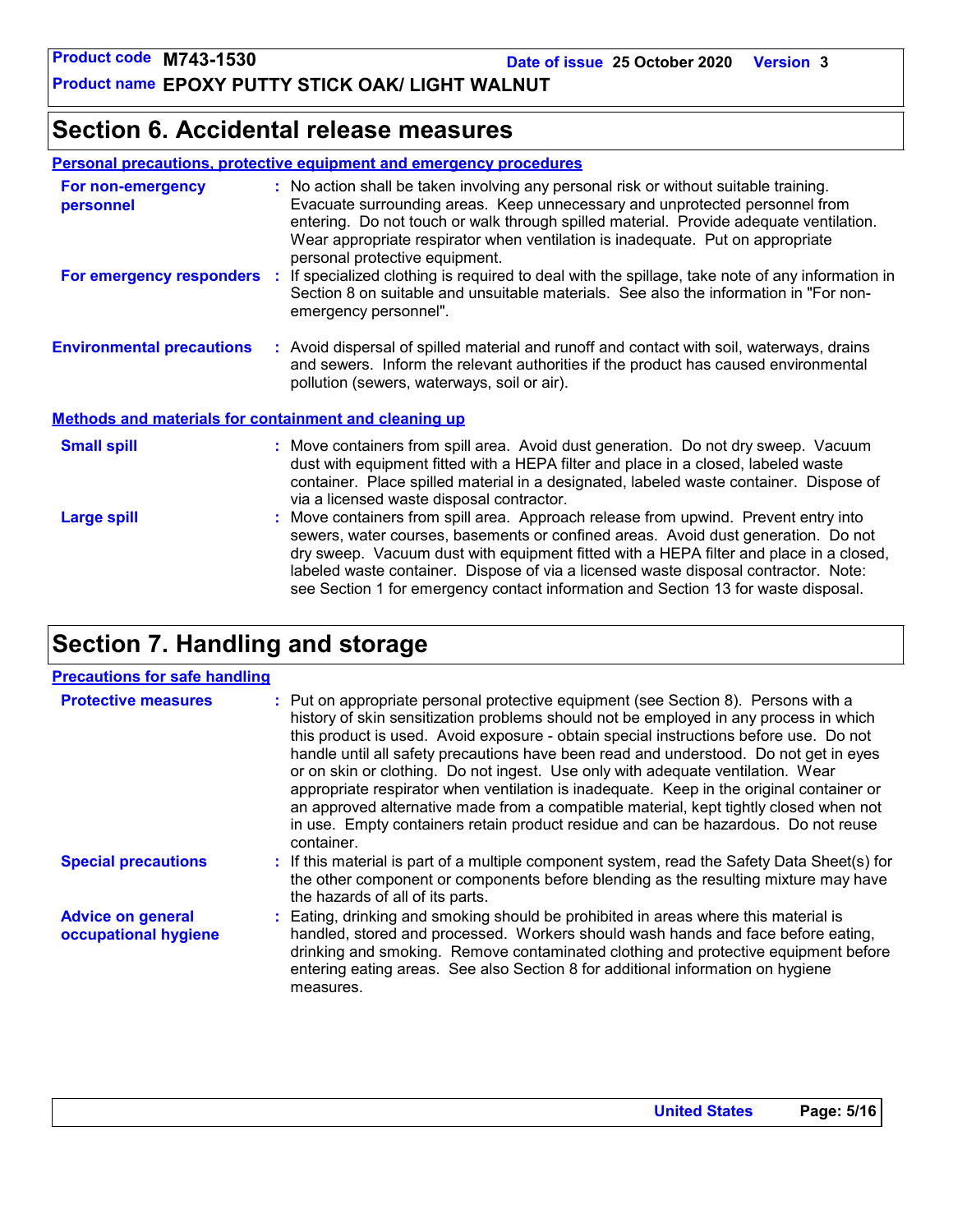**Product name EPOXY PUTTY STICK OAK/ LIGHT WALNUT**

### **Section 7. Handling and storage**

| <b>Conditions for safe storage,</b> | Do not store below the following temperature: $5^{\circ}$ C (41 $^{\circ}$ F). Store in accordance with                                                                                                                                                                                                                                                       |
|-------------------------------------|---------------------------------------------------------------------------------------------------------------------------------------------------------------------------------------------------------------------------------------------------------------------------------------------------------------------------------------------------------------|
| including any                       | local regulations. Store in original container protected from direct sunlight in a dry, cool                                                                                                                                                                                                                                                                  |
| <b>incompatibilities</b>            | and well-ventilated area, away from incompatible materials (see Section 10) and food<br>and drink. Store locked up. Keep container tightly closed and sealed until ready for use.<br>Containers that have been opened must be carefully resealed and kept upright to<br>prevent leakage. Do not store in unlabeled containers. Use appropriate containment to |
|                                     | avoid environmental contamination.                                                                                                                                                                                                                                                                                                                            |

### **Section 8. Exposure controls/personal protection**

#### **Control parameters**

**Occupational exposure limits**

| <b>Ingredient name</b>                                           | <b>Exposure limits</b>                               |
|------------------------------------------------------------------|------------------------------------------------------|
| $\overline{V}$ alc, not containing asbestiform fibres            | ACGIH TLV (United States, 3/2019).                   |
|                                                                  | TWA: 2 mg/m <sup>3</sup> 8 hours. Form: Respirable   |
|                                                                  | <b>OSHA PEL Z3 (United States).</b>                  |
|                                                                  | TWA: $2 \text{ mg/m}^3$                              |
| glass, oxide, chemicals                                          | <b>OSHA PEL (United States).</b>                     |
|                                                                  | TWA: $15 \text{ mg/m}^3$                             |
|                                                                  | TWA: 5 mg/m <sup>3</sup> Form: Respirable            |
|                                                                  | TWA: 15 mg/m <sup>3</sup> Form: Total dust           |
|                                                                  | <b>ACGIH TLV (United States).</b>                    |
|                                                                  | TWA: 1 f/cc Form: Continuous filament glass          |
|                                                                  | fibers                                               |
|                                                                  | TWA: 5 mg/m <sup>3</sup> , (Inhalable) Form:         |
|                                                                  | Continuous filament glass fibers                     |
|                                                                  | TWA: 3 mg/m <sup>3</sup> Form: Respirable            |
|                                                                  | TWA: 10 mg/m <sup>3</sup> Form: Total dust           |
|                                                                  | ACGIH TLV (United States, 3/2019).                   |
|                                                                  | TWA: 5 mg/m <sup>3</sup> 8 hours. Form: Inhalable    |
|                                                                  | fraction                                             |
|                                                                  | TWA: 1 f/cc 8 hours. Form: Respirable fibers:        |
|                                                                  | length greater than 5 uM; aspect ratio equal to      |
|                                                                  | or greater than 3:1 as determined by the             |
|                                                                  | membrane filter method at 400-450X                   |
|                                                                  | magnification (4-mm objective) phase contrast        |
|                                                                  | illumination.                                        |
| bis-[4-(2,3-epoxipropoxi)phenyl]propane                          | None.                                                |
| Poly[oxy(methyl-1,2-ethanediyl)], α-hydro-ω-hydroxy-, ether with | None.                                                |
| 2,2-bis(hydroxymethyl)-1,3-propanediol (4:1),                    |                                                      |
| 2-hydroxy-3-mercaptopropyl ether                                 |                                                      |
| Epoxy resin (MW $\leq$ 700)                                      | None.                                                |
| 2,4,6-tris(dimethylaminomethyl)phenol                            | None.                                                |
| bis[(dimethylamino)methyl]phenol                                 | None.                                                |
| crystalline silica, respirable powder (<10 microns)              | ACGIH TLV (United States, 3/2019).                   |
|                                                                  | TWA: 0.025 mg/m <sup>3</sup> 8 hours. Form:          |
|                                                                  | Respirable                                           |
|                                                                  | OSHA PEL Z3 (United States, 6/2016).                 |
|                                                                  | TWA: 10 mg/m <sup>3</sup> / (%SiO2+2) 8 hours. Form: |
|                                                                  | Respirable                                           |
|                                                                  | TWA: 250 mppcf / (%SiO2+5) 8 hours. Form:            |
|                                                                  | Respirable                                           |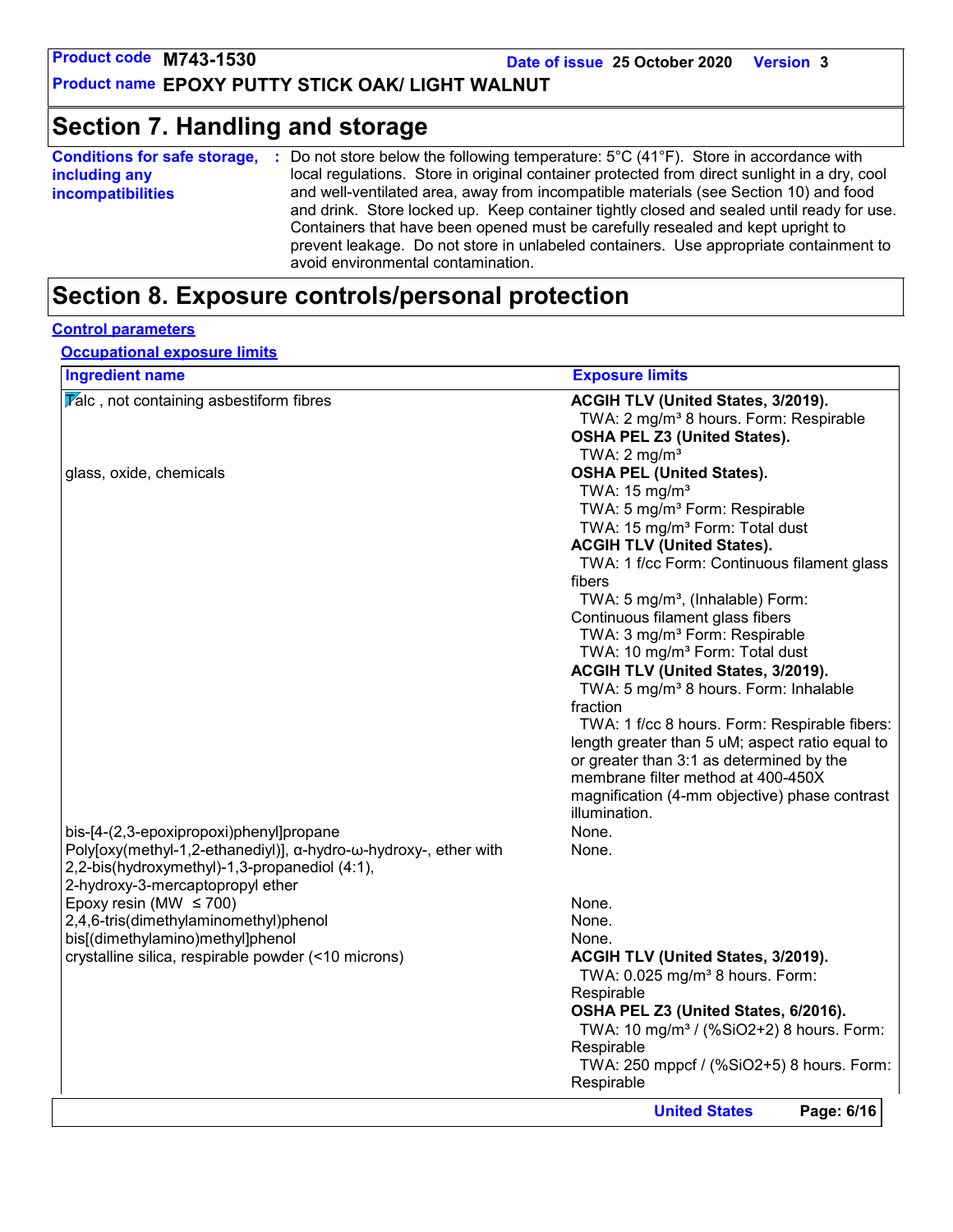**Product name EPOXY PUTTY STICK OAK/ LIGHT WALNUT**

### **Section 8. Exposure controls/personal protection**

| Umber                                                                     | OSHA PEL (United States, 5/2018).<br>TWA: 50 µg/m <sup>3</sup> 8 hours. Form: Respirable<br>dust<br>ACGIH TLV (United States, 3/2019).<br>TWA: $0.1 \text{ mg/m}^3$ , (as Mn) 8 hours. Form:<br>Inhalable fraction<br>TWA: $0.02 \text{ mg/m}^3$ , (as Mn) 8 hours. Form:<br>Respirable fraction<br>OSHA PEL (United States, 5/2018).<br>CEIL: $5 \text{ mg/m}^3$ , (as Mn) |  |
|---------------------------------------------------------------------------|-----------------------------------------------------------------------------------------------------------------------------------------------------------------------------------------------------------------------------------------------------------------------------------------------------------------------------------------------------------------------------|--|
| Key to abbreviations                                                      |                                                                                                                                                                                                                                                                                                                                                                             |  |
| A                                                                         | S                                                                                                                                                                                                                                                                                                                                                                           |  |
| $=$ Acceptable Maximum Peak                                               | = Potential skin absorption                                                                                                                                                                                                                                                                                                                                                 |  |
| <b>ACGIH</b>                                                              | SR.                                                                                                                                                                                                                                                                                                                                                                         |  |
| = American Conference of Governmental Industrial Hygienists.              | $=$ Respiratory sensitization                                                                                                                                                                                                                                                                                                                                               |  |
| C                                                                         | SS                                                                                                                                                                                                                                                                                                                                                                          |  |
| $=$ Ceiling Limit                                                         | $=$ Skin sensitization                                                                                                                                                                                                                                                                                                                                                      |  |
| F                                                                         | <b>STEL</b>                                                                                                                                                                                                                                                                                                                                                                 |  |
| $=$ Fume                                                                  | = Short term Exposure limit values                                                                                                                                                                                                                                                                                                                                          |  |
| <b>IPEL</b>                                                               | TD                                                                                                                                                                                                                                                                                                                                                                          |  |
| = Internal Permissible Exposure Limit                                     | $=$ Total dust                                                                                                                                                                                                                                                                                                                                                              |  |
| <b>OSHA</b>                                                               | <b>TLV</b>                                                                                                                                                                                                                                                                                                                                                                  |  |
| = Occupational Safety and Health Administration.                          | = Threshold Limit Value                                                                                                                                                                                                                                                                                                                                                     |  |
| R.                                                                        | <b>TWA</b>                                                                                                                                                                                                                                                                                                                                                                  |  |
| $=$ Respirable                                                            | = Time Weighted Average                                                                                                                                                                                                                                                                                                                                                     |  |
| Ζ<br>$=$ OSHA 29 CFR 1910.1200 Subpart Z - Toxic and Hazardous Substances |                                                                                                                                                                                                                                                                                                                                                                             |  |
| Consult local authorities for accontable expesure limits                  |                                                                                                                                                                                                                                                                                                                                                                             |  |

#### **Consult local authorities for acceptable exposure limits.**

| <b>Recommended monitoring</b><br>procedures      | If this product contains ingredients with exposure limits, personal, workplace<br>atmosphere or biological monitoring may be required to determine the effectiveness of<br>the ventilation or other control measures and/or the necessity to use respiratory<br>protective equipment. Reference should be made to appropriate monitoring standards.<br>Reference to national guidance documents for methods for the determination of<br>hazardous substances will also be required. |
|--------------------------------------------------|-------------------------------------------------------------------------------------------------------------------------------------------------------------------------------------------------------------------------------------------------------------------------------------------------------------------------------------------------------------------------------------------------------------------------------------------------------------------------------------|
| <b>Appropriate engineering</b><br>controls       | : Use only with adequate ventilation. If user operations generate dust, fumes, gas, vapor<br>or mist, use process enclosures, local exhaust ventilation or other engineering controls<br>to keep worker exposure to airborne contaminants below any recommended or statutory<br>limits.                                                                                                                                                                                             |
| <b>Environmental exposure</b><br><b>controls</b> | Emissions from ventilation or work process equipment should be checked to ensure<br>they comply with the requirements of environmental protection legislation. In some<br>cases, fume scrubbers, filters or engineering modifications to the process equipment<br>will be necessary to reduce emissions to acceptable levels.                                                                                                                                                       |
| <b>Individual protection measures</b>            |                                                                                                                                                                                                                                                                                                                                                                                                                                                                                     |
| <b>Hygiene measures</b>                          | : Wash hands, forearms and face thoroughly after handling chemical products, before<br>eating, smoking and using the lavatory and at the end of the working period.<br>Appropriate techniques should be used to remove potentially contaminated clothing.<br>Contaminated work clothing should not be allowed out of the workplace. Wash<br>contaminated clothing before reusing. Ensure that eyewash stations and safety<br>showers are close to the workstation location.         |
| <b>Eye/face protection</b>                       | $\therefore$ $\emptyset$ hemical splash goggles and face shield.                                                                                                                                                                                                                                                                                                                                                                                                                    |
| <b>Skin protection</b>                           |                                                                                                                                                                                                                                                                                                                                                                                                                                                                                     |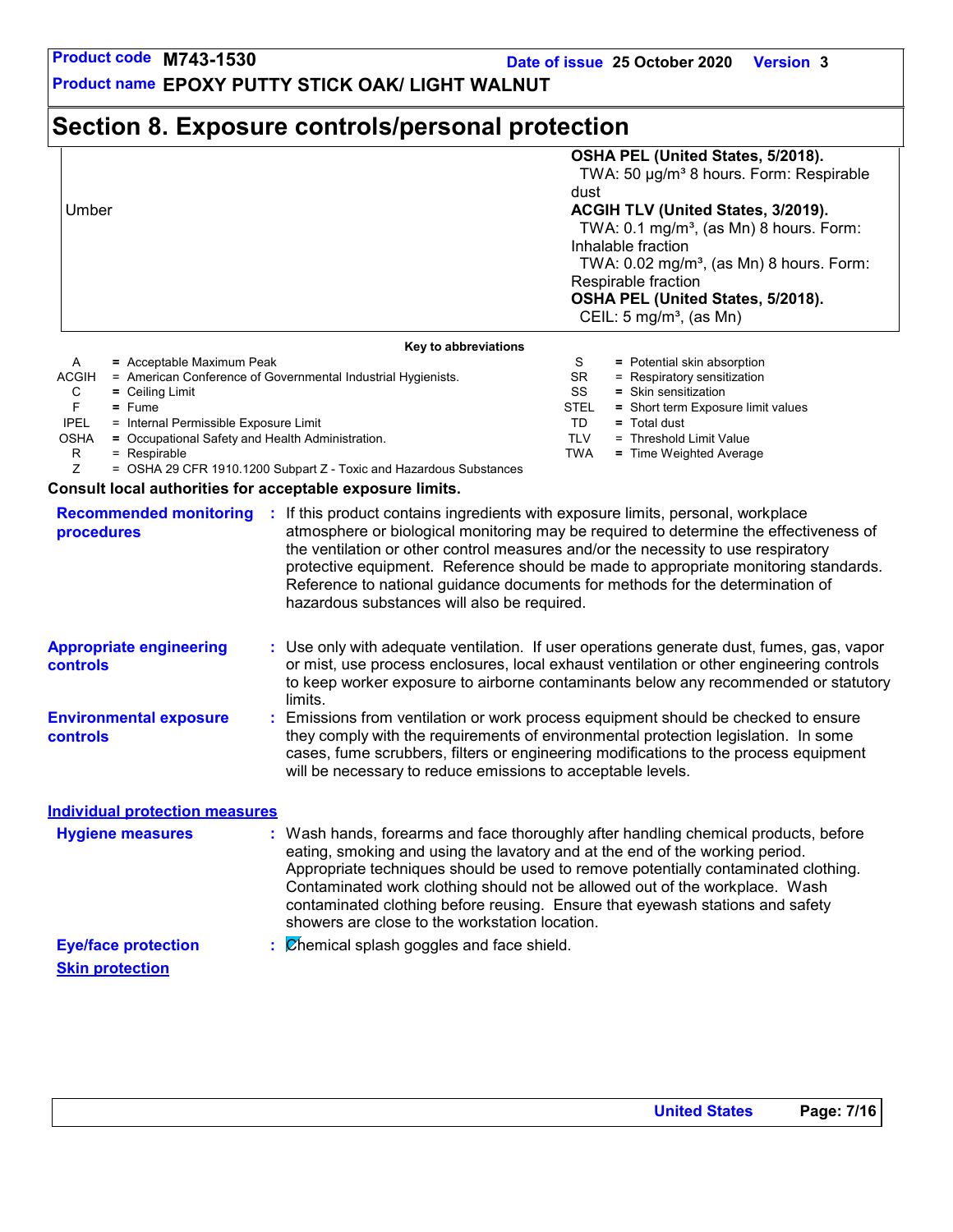**Date of issue 25 October 2020 Version 3**

**Product name EPOXY PUTTY STICK OAK/ LIGHT WALNUT**

## **Section 8. Exposure controls/personal protection**

| <b>Hand protection</b>        | : Chemical-resistant, impervious gloves complying with an approved standard should be<br>worn at all times when handling chemical products if a risk assessment indicates this is<br>necessary. Considering the parameters specified by the glove manufacturer, check<br>during use that the gloves are still retaining their protective properties. It should be<br>noted that the time to breakthrough for any glove material may be different for different<br>glove manufacturers. In the case of mixtures, consisting of several substances, the<br>protection time of the gloves cannot be accurately estimated. |
|-------------------------------|------------------------------------------------------------------------------------------------------------------------------------------------------------------------------------------------------------------------------------------------------------------------------------------------------------------------------------------------------------------------------------------------------------------------------------------------------------------------------------------------------------------------------------------------------------------------------------------------------------------------|
| <b>Gloves</b>                 | : <i>pitrile</i> neoprene                                                                                                                                                                                                                                                                                                                                                                                                                                                                                                                                                                                              |
| <b>Body protection</b>        | : Personal protective equipment for the body should be selected based on the task being<br>performed and the risks involved and should be approved by a specialist before<br>handling this product.                                                                                                                                                                                                                                                                                                                                                                                                                    |
| <b>Other skin protection</b>  | : Appropriate footwear and any additional skin protection measures should be selected<br>based on the task being performed and the risks involved and should be approved by a<br>specialist before handling this product.                                                                                                                                                                                                                                                                                                                                                                                              |
| <b>Respiratory protection</b> | : Respirator selection must be based on known or anticipated exposure levels, the<br>hazards of the product and the safe working limits of the selected respirator. If workers<br>are exposed to concentrations above the exposure limit, they must use appropriate,<br>certified respirators. Use a properly fitted, air-purifying or air-fed respirator complying<br>with an approved standard if a risk assessment indicates this is necessary.                                                                                                                                                                     |

## **Section 9. Physical and chemical properties**

| <b>Appearance</b>                                 |                                                              |
|---------------------------------------------------|--------------------------------------------------------------|
| <b>Physical state</b>                             | $:$ Solid.                                                   |
| <b>Color</b>                                      | : Not available.                                             |
| <b>Odor</b>                                       | : Not available.                                             |
| <b>Odor threshold</b>                             | : Not available.                                             |
| pH                                                | : Not available.                                             |
| <b>Melting point</b>                              | : Not available.                                             |
| <b>Boiling point</b>                              | : Not available.                                             |
| <b>Flash point</b>                                | : Closed cup: Not applicable.                                |
| <b>Auto-ignition temperature</b>                  | : Not available.                                             |
| <b>Decomposition temperature</b>                  | : Not available.                                             |
| <b>Flammability (solid, gas)</b>                  | : Not available.                                             |
| Lower and upper explosive<br>(flammable) limits   | : Not available.                                             |
| <b>Evaporation rate</b>                           | : Not available.                                             |
| <b>Vapor pressure</b>                             | : Not available.                                             |
| <b>Vapor density</b>                              | : Not available.                                             |
| <b>Relative density</b>                           | : 0.94                                                       |
| Density (Ibs / gal)                               | : 7.84                                                       |
| <b>Solubility</b>                                 | Insoluble in the following materials: cold water.            |
| <b>Partition coefficient: n-</b><br>octanol/water | : Not available.                                             |
| <b>Viscosity</b>                                  | : Kinematic $(40^{\circ}C (104^{\circ}F))$ : Not applicable. |
| <b>Volatility</b>                                 | $\frac{1}{2}$ 0% (v/v), 0% (w/w)                             |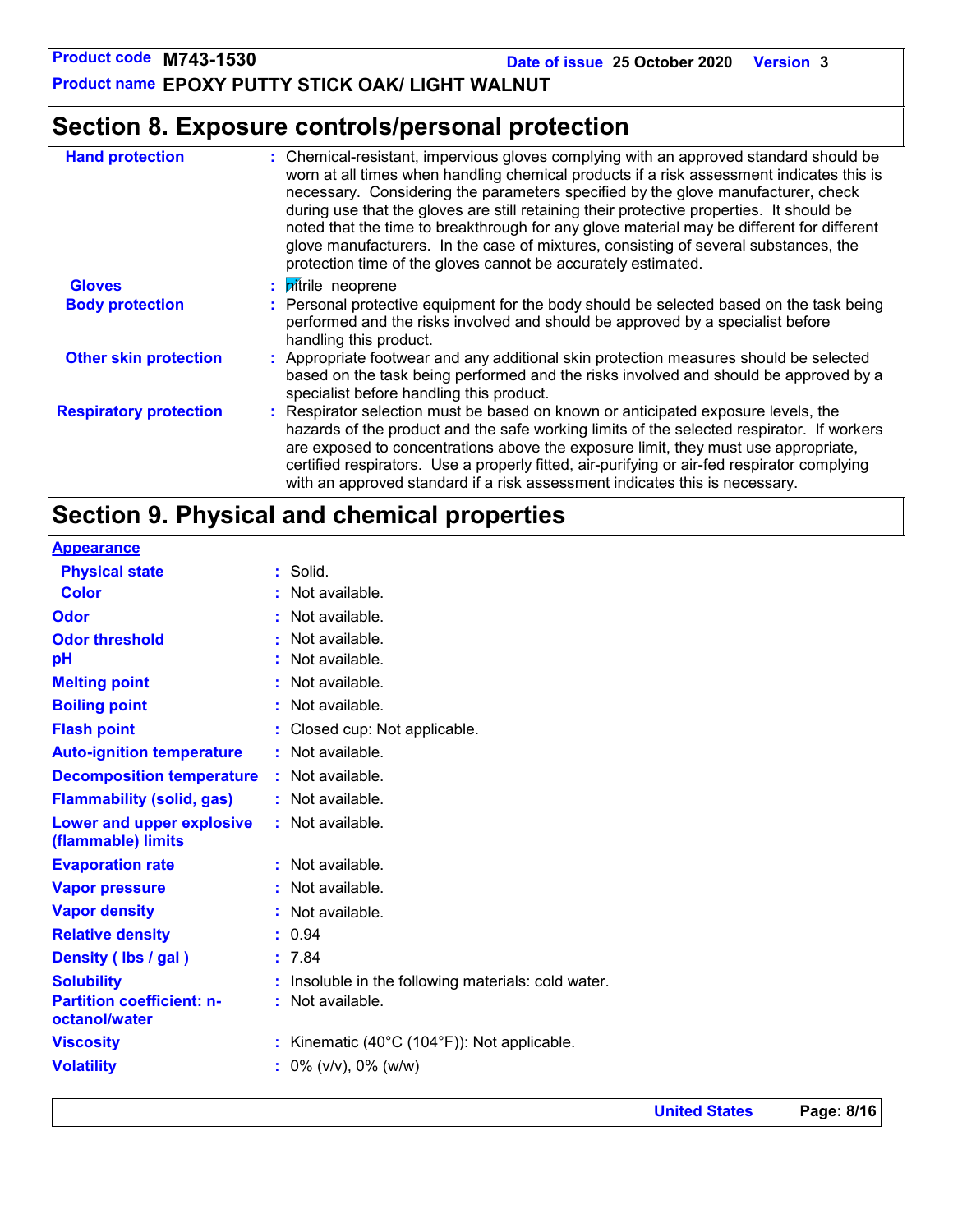**Product name EPOXY PUTTY STICK OAK/ LIGHT WALNUT**

### **Section 9. Physical and chemical properties**

**% Solid. (w/w) :** 100

| Section 10. Stability and reactivity |  |
|--------------------------------------|--|
|--------------------------------------|--|

| <b>Reactivity</b>                            | : No specific test data related to reactivity available for this product or its ingredients.                                                  |
|----------------------------------------------|-----------------------------------------------------------------------------------------------------------------------------------------------|
| <b>Chemical stability</b>                    | : The product is stable.                                                                                                                      |
| <b>Possibility of hazardous</b><br>reactions | : Under normal conditions of storage and use, hazardous reactions will not occur.                                                             |
| <b>Conditions to avoid</b>                   | : When exposed to high temperatures may produce hazardous decomposition products.<br>Refer to protective measures listed in sections 7 and 8. |
| <b>Incompatible materials</b>                | : Keep away from the following materials to prevent strong exothermic reactions:<br>oxidizing agents, strong alkalis, strong acids.           |
| <b>Hazardous decomposition</b><br>products   | : Decomposition products may include the following materials: carbon monoxide, carbon<br>dioxide, smoke, oxides of nitrogen.                  |

## **Section 11. Toxicological information**

### **Information on toxicological effects**

#### **Acute toxicity**

| <b>Product/ingredient name</b>                        | <b>Result</b> | <b>Species</b> | <b>Dose</b> | <b>Exposure</b> |
|-------------------------------------------------------|---------------|----------------|-------------|-----------------|
| $ \vec{b}$ is-[4-(2,3-epoxipropoxi)<br>phenyl]propane | LD50 Dermal   | Rabbit         | 23000 mg/kg |                 |
|                                                       | LD50 Oral     | Rat            | 15000 mg/kg |                 |
| Epoxy resin (MW $\leq$ 700)                           | LD50 Dermal   | Rabbit         | $>2$ g/kg   |                 |
|                                                       | LD50 Oral     | Rat            | $>2$ g/kg   |                 |
| $ 2,4,6$ -tris                                        | LD50 Dermal   | Rabbit         | $1.28$ g/kg |                 |
| dimethylaminomethyl)phenol                            |               |                |             |                 |
|                                                       | LD50 Dermal   | Rat            | 1280 mg/kg  |                 |
|                                                       | LD50 Oral     | Rat            | 1200 mg/kg  |                 |

**Conclusion/Summary :**

: There are no data available on the mixture itself.

#### **Irritation/Corrosion**

| <b>Product/ingredient name</b>                        | <b>Result</b>                         | <b>Species</b> | <b>Score</b> | <b>Exposure</b> | <b>Observation</b> |
|-------------------------------------------------------|---------------------------------------|----------------|--------------|-----------------|--------------------|
| $ \vec{b}$ ls-[4-(2,3-epoxipropoxi)<br>phenyl]propane | Eyes - Redness of the<br>conjunctivae | Rabbit         | 0.4          | 24 hours        | $\overline{a}$     |
|                                                       | Eyes - Mild irritant                  | Rabbit         |              | 24 hours        | $\overline{a}$     |
|                                                       | Skin - Erythema/Eschar                | Rabbit         | 0.8          | 4 hours         | $\overline{a}$     |
|                                                       | Skin - Edema                          | Rabbit         | 0.5          | 4 hours         | $\overline{a}$     |
|                                                       | Skin - Mild irritant                  | Rabbit         |              | 4 hours         | $\overline{a}$     |
| Epoxy resin (MW $\leq$ 700)                           | Skin - Mild irritant                  | Rabbit         |              |                 |                    |
|                                                       | Eyes - Mild irritant                  | Rabbit         |              |                 |                    |
| $2,4,6$ -tris                                         | Skin - Visible necrosis               | Rabbit         |              | 4 hours         | 7 days             |
| dimethylaminomethyl)phenol                            |                                       |                |              |                 |                    |

**United States Page: 9/16**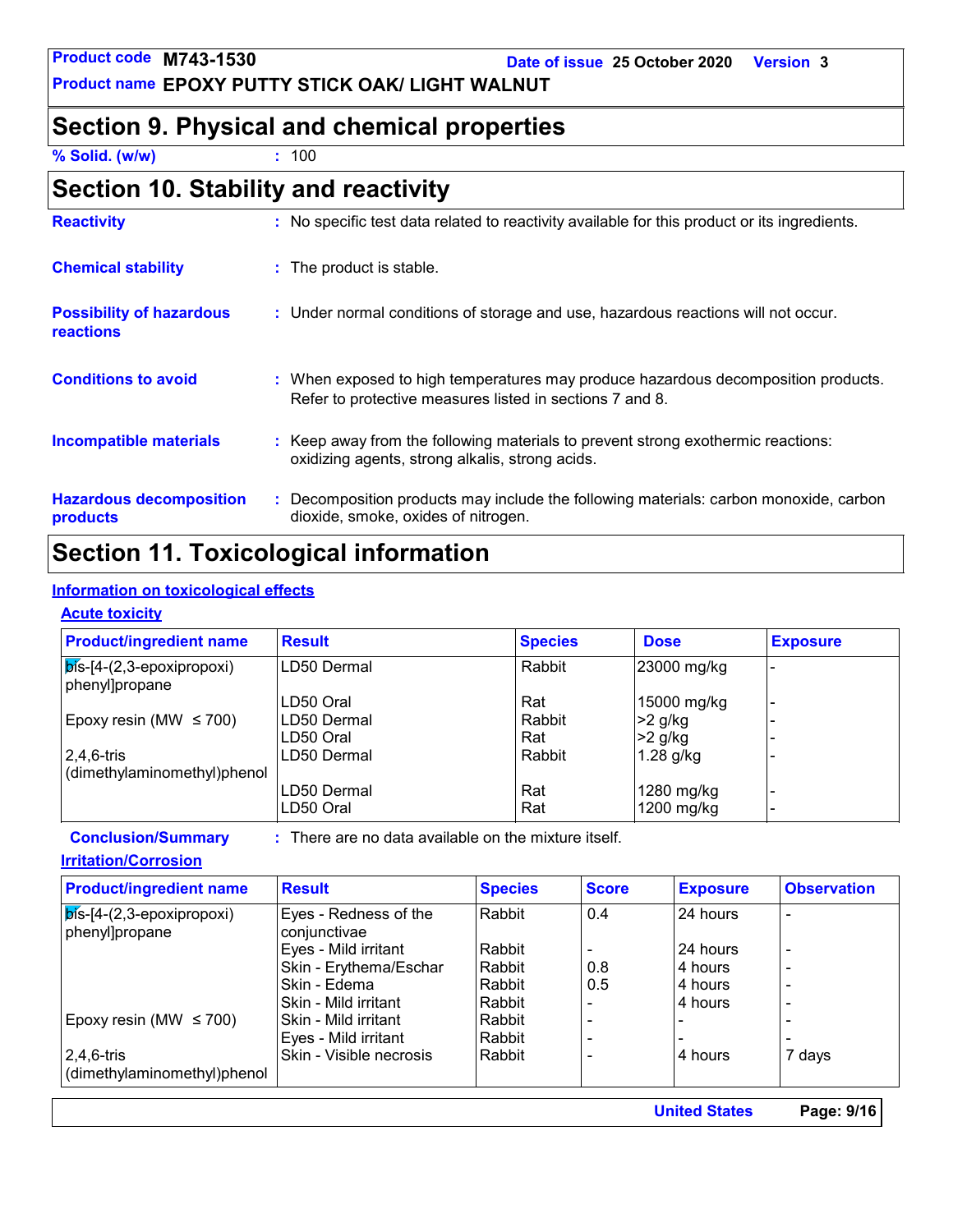**Date of issue 25 October 2020 Version 3**

**Product name EPOXY PUTTY STICK OAK/ LIGHT WALNUT**

### **Section 11. Toxicological information**

| <b>Conclusion/Summary</b> |                                                                 |
|---------------------------|-----------------------------------------------------------------|
| <b>Skin</b>               | $\therefore$ There are no data available on the mixture itself. |
| <b>Eves</b>               | $\therefore$ There are no data available on the mixture itself. |
| <b>Respiratory</b>        | $\therefore$ There are no data available on the mixture itself. |
| <b>Sensitization</b>      |                                                                 |

| <b>Product/ingredient name</b>                       | <b>Route of</b><br>exposure | <b>Species</b>        | <b>Result</b>              |
|------------------------------------------------------|-----------------------------|-----------------------|----------------------------|
| $ \vec{b}$ s-[4-(2,3-epoxipropoxi)<br>phenyl]propane | skin                        | lMouse.               | Sensitizing                |
| Epoxy resin (MW $\leq$ 700)<br>$ 2,4,6$ -tris        | skin<br>skin                | l Mouse<br>Guinea pig | Sensitizing<br>Sensitizing |
| dimethylaminomethyl)phenol                           |                             |                       |                            |

| <b>Conclusion/Summary</b>                                                |                |                                                        |                                                        |  |
|--------------------------------------------------------------------------|----------------|--------------------------------------------------------|--------------------------------------------------------|--|
| <b>Skin</b>                                                              |                | $:$ There are no data available on the mixture itself. |                                                        |  |
| <b>Respiratory</b>                                                       |                | $:$ There are no data available on the mixture itself. |                                                        |  |
| <b>Mutagenicity</b>                                                      |                |                                                        |                                                        |  |
| <b>Conclusion/Summary</b>                                                |                |                                                        | $:$ There are no data available on the mixture itself. |  |
| <b>Carcinogenicity</b>                                                   |                |                                                        |                                                        |  |
| <b>Conclusion/Summary</b>                                                |                |                                                        | : There are no data available on the mixture itself.   |  |
| <b>Classification</b>                                                    |                |                                                        |                                                        |  |
| <b>Product/ingredient name</b>                                           | <b>OSHA</b>    | <b>IARC</b>                                            | <b>NTP</b>                                             |  |
| glass, oxide, chemicals                                                  |                | 3                                                      |                                                        |  |
| bis-[4-(2,3-epoxipropoxi)                                                | ٠              | 3                                                      |                                                        |  |
| phenyl]propane<br>crystalline silica, respirable<br>powder (<10 microns) | $\blacksquare$ |                                                        | Known to be a human carcinogen.                        |  |

**Carcinogen Classification code:**

**IARC: 1, 2A, 2B, 3, 4 NTP: Known to be a human carcinogen; Reasonably anticipated to be a human carcinogen OSHA: + Not listed/not regulated: -**

#### **Reproductive toxicity**

**Conclusion/Summary :** : There are no data available on the mixture itself.

#### **Teratogenicity**

**Conclusion/Summary :** : There are no data available on the mixture itself.

**Specific target organ toxicity (single exposure)**

| <b>Name</b>                              | <b>Category</b> | <b>Route of</b><br>exposure | <b>Target organs</b>               |
|------------------------------------------|-----------------|-----------------------------|------------------------------------|
| 'Talc, not containing asbestiform fibres | Category 3      |                             | Respiratory tract_<br>l irritation |

**Specific target organ toxicity (repeated exposure)**

| <b>United States</b> | Page: 10/16 |
|----------------------|-------------|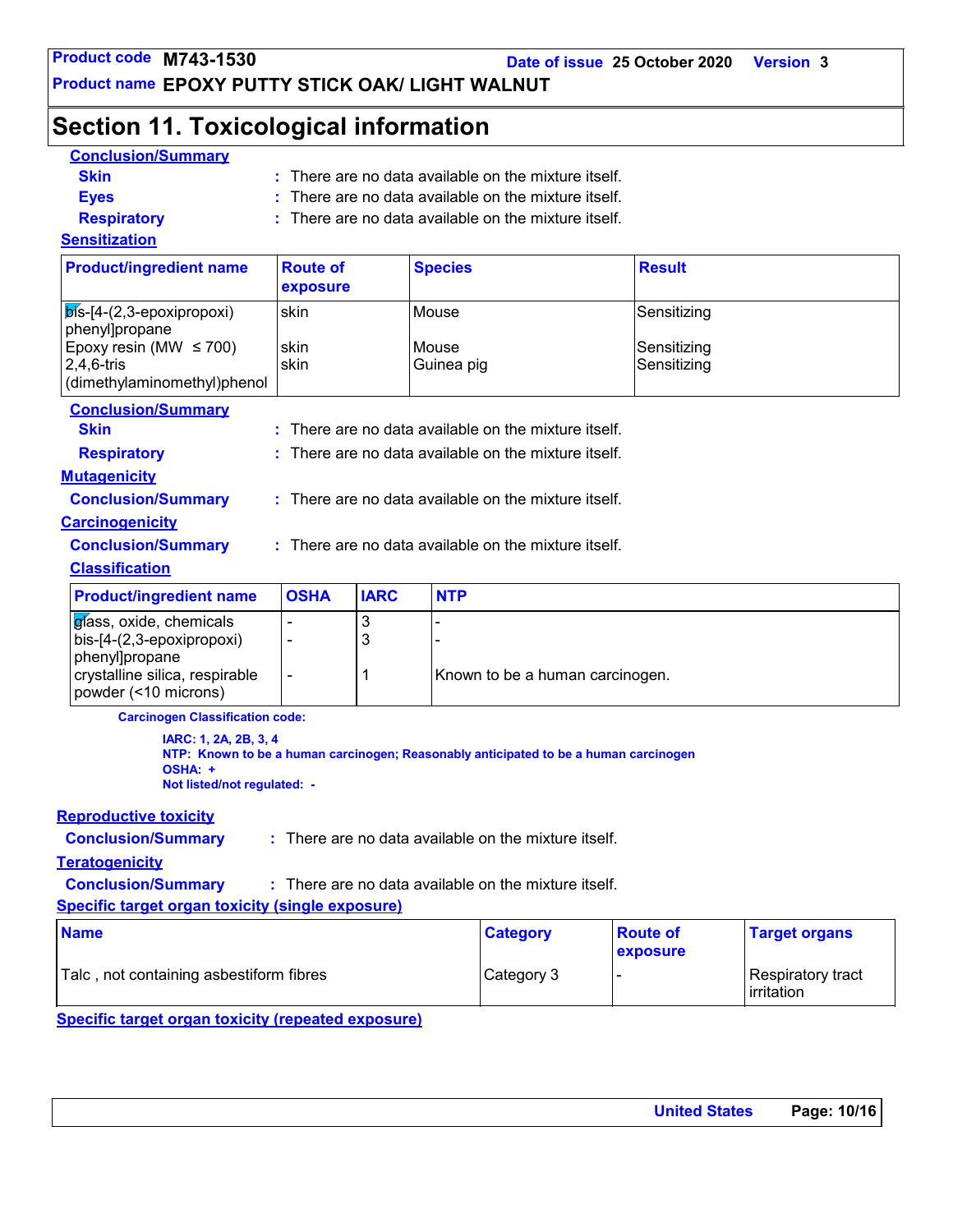**Product name EPOXY PUTTY STICK OAK/ LIGHT WALNUT**

### **Section 11. Toxicological information**

| <b>Name</b>                                         | <b>Category</b> | ∣Route of<br><b>Lexposure</b> | <b>Target organs</b> |
|-----------------------------------------------------|-----------------|-------------------------------|----------------------|
| crystalline silica, respirable powder (<10 microns) | ⊩Category 1     | linhalation                   |                      |

**Target organs :** Contains material which causes damage to the following organs: liver, spleen, bone marrow.

Contains material which may cause damage to the following organs: blood, kidneys, lungs, cardiovascular system, upper respiratory tract, immune system, skin, eyes, central nervous system (CNS).

#### **Aspiration hazard**

Not available.

#### **Information on the likely routes of exposure**

#### **Potential acute health effects**

| <b>Eye contact</b>                  | Causes serious eye damage.                                                                                                                                                                                                                                                                                                                                                                                                                                                                                                                                                                                                                                                                                                                                                                                                                                                                                                                                                                                                                                                                                                                                                                                                                                                         |
|-------------------------------------|------------------------------------------------------------------------------------------------------------------------------------------------------------------------------------------------------------------------------------------------------------------------------------------------------------------------------------------------------------------------------------------------------------------------------------------------------------------------------------------------------------------------------------------------------------------------------------------------------------------------------------------------------------------------------------------------------------------------------------------------------------------------------------------------------------------------------------------------------------------------------------------------------------------------------------------------------------------------------------------------------------------------------------------------------------------------------------------------------------------------------------------------------------------------------------------------------------------------------------------------------------------------------------|
| <b>Inhalation</b>                   | : May cause respiratory irritation.                                                                                                                                                                                                                                                                                                                                                                                                                                                                                                                                                                                                                                                                                                                                                                                                                                                                                                                                                                                                                                                                                                                                                                                                                                                |
| <b>Skin contact</b>                 | $\frac{1}{2}$ $\sqrt{2}$ auses severe burns. May cause an allergic skin reaction.                                                                                                                                                                                                                                                                                                                                                                                                                                                                                                                                                                                                                                                                                                                                                                                                                                                                                                                                                                                                                                                                                                                                                                                                  |
| <b>Ingestion</b>                    | : No known significant effects or critical hazards.                                                                                                                                                                                                                                                                                                                                                                                                                                                                                                                                                                                                                                                                                                                                                                                                                                                                                                                                                                                                                                                                                                                                                                                                                                |
| <b>Over-exposure signs/symptoms</b> |                                                                                                                                                                                                                                                                                                                                                                                                                                                                                                                                                                                                                                                                                                                                                                                                                                                                                                                                                                                                                                                                                                                                                                                                                                                                                    |
| <b>Eye contact</b>                  | $\therefore$ Adverse symptoms may include the following:<br>pain<br>watering<br>redness                                                                                                                                                                                                                                                                                                                                                                                                                                                                                                                                                                                                                                                                                                                                                                                                                                                                                                                                                                                                                                                                                                                                                                                            |
| <b>Inhalation</b>                   | : Adverse symptoms may include the following:<br>respiratory tract irritation<br>coughing                                                                                                                                                                                                                                                                                                                                                                                                                                                                                                                                                                                                                                                                                                                                                                                                                                                                                                                                                                                                                                                                                                                                                                                          |
| <b>Skin contact</b>                 | Adverse symptoms may include the following:<br>pain or irritation<br>redness<br>blistering may occur                                                                                                                                                                                                                                                                                                                                                                                                                                                                                                                                                                                                                                                                                                                                                                                                                                                                                                                                                                                                                                                                                                                                                                               |
| <b>Ingestion</b>                    | $\therefore$ Adverse symptoms may include the following:<br>stomach pains                                                                                                                                                                                                                                                                                                                                                                                                                                                                                                                                                                                                                                                                                                                                                                                                                                                                                                                                                                                                                                                                                                                                                                                                          |
|                                     | Delayed and immediate effects and also chronic effects from short and long term exposure                                                                                                                                                                                                                                                                                                                                                                                                                                                                                                                                                                                                                                                                                                                                                                                                                                                                                                                                                                                                                                                                                                                                                                                           |
| <b>Conclusion/Summary</b>           | : There are no data available on the mixture itself. This product contains crystalline silica<br>which can cause lung cancer or silicosis. The risk of cancer depends on the duration<br>and level of exposure to dust from sanding surfaces or mist from spray applications.<br>Exposure to component solvent vapor concentrations in excess of the stated<br>occupational exposure limit may result in adverse health effects such as mucous<br>membrane and respiratory system irritation and adverse effects on the kidneys, liver<br>and central nervous system. Symptoms and signs include headache, dizziness, fatigue,<br>muscular weakness, drowsiness and, in extreme cases, loss of consciousness.<br>Solvents may cause some of the above effects by absorption through the skin. There is<br>some evidence that repeated exposure to organic solvent vapors in combination with<br>constant loud noise can cause greater hearing loss than expected from exposure to<br>noise alone. Ingestion may cause nausea, diarrhea and vomiting. This takes into<br>account, where known, delayed and immediate effects and also chronic effects of<br>components from short-term and long-term exposure by oral, inhalation and dermal<br>routes of exposure and eye contact. |
| <b>Short term exposure</b>          |                                                                                                                                                                                                                                                                                                                                                                                                                                                                                                                                                                                                                                                                                                                                                                                                                                                                                                                                                                                                                                                                                                                                                                                                                                                                                    |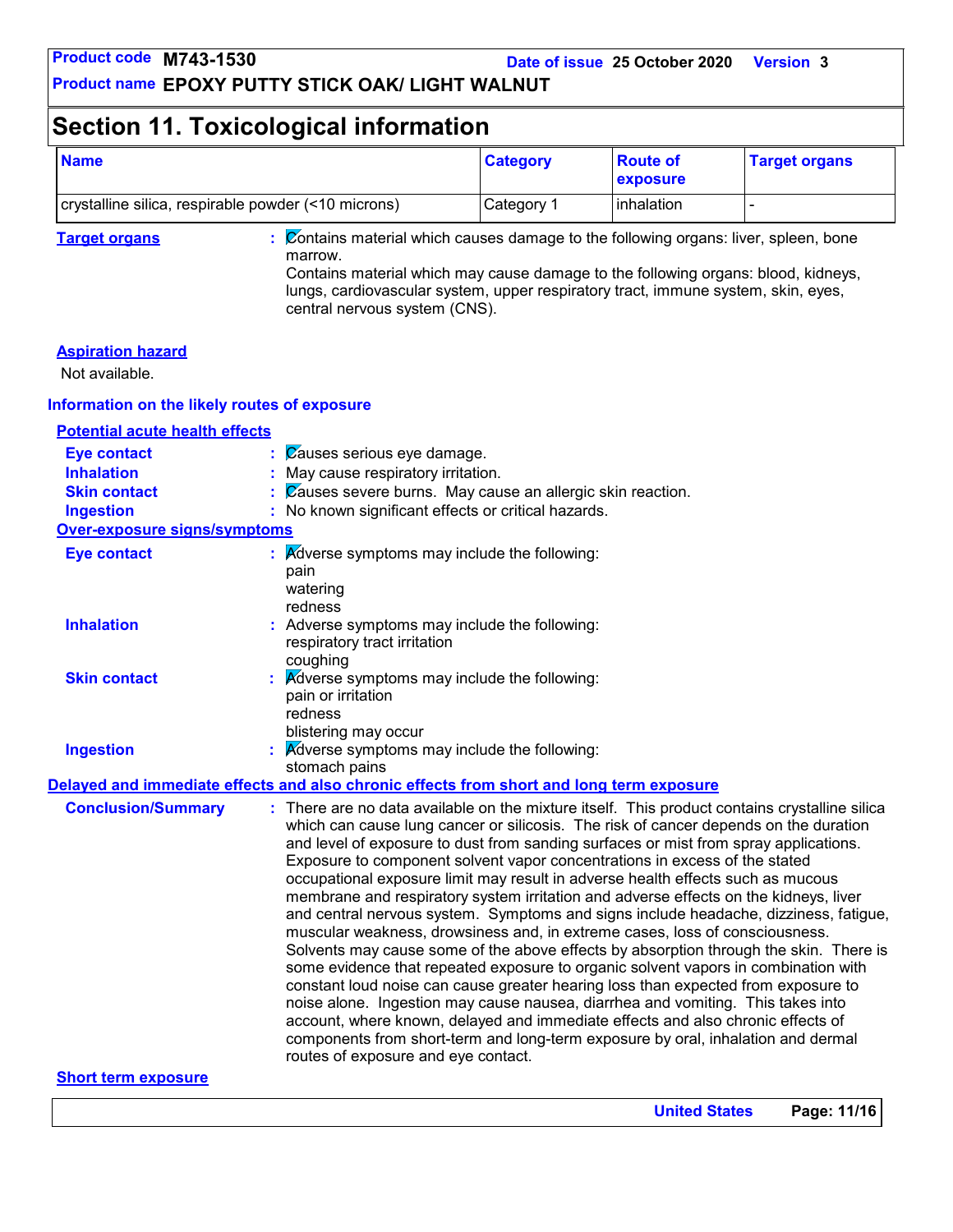**Product name EPOXY PUTTY STICK OAK/ LIGHT WALNUT**

### **Section 11. Toxicological information**

| <b>Potential immediate</b><br><b>effects</b> | $:$ There are no data available on the mixture itself.                                                                                                                   |
|----------------------------------------------|--------------------------------------------------------------------------------------------------------------------------------------------------------------------------|
| <b>Potential delayed effects</b>             | $\therefore$ There are no data available on the mixture itself.                                                                                                          |
| Long term exposure                           |                                                                                                                                                                          |
| <b>Potential immediate</b><br><b>effects</b> | $:$ There are no data available on the mixture itself.                                                                                                                   |
| <b>Potential delayed effects</b>             | $\therefore$ There are no data available on the mixture itself.                                                                                                          |
| <b>Potential chronic health effects</b>      |                                                                                                                                                                          |
| <b>General</b>                               | : Causes damage to organs through prolonged or repeated exposure. Once sensitized, a<br>severe allergic reaction may occur when subsequently exposed to very low levels. |
| <b>Carcinogenicity</b>                       | : May cause cancer. Risk of cancer depends on duration and level of exposure.                                                                                            |
| <b>Mutagenicity</b>                          | : No known significant effects or critical hazards.                                                                                                                      |
| <b>Reproductive toxicity</b>                 | : No known significant effects or critical hazards.                                                                                                                      |
|                                              |                                                                                                                                                                          |

#### **Numerical measures of toxicity**

**Acute toxicity estimates**

| <b>Product/ingredient name</b>          | Oral (mg/<br>kg) | <b>Dermal</b><br>(mg/kg) | <b>Inhalation</b><br>(gases)<br>(ppm) | <b>Inhalation</b><br>(vapors)<br>(mg/l) | <b>Inhalation</b><br>dusts and<br>mists) (mg/ |
|-----------------------------------------|------------------|--------------------------|---------------------------------------|-----------------------------------------|-----------------------------------------------|
| <b>MOHAWK LT.WALNUT 7 WOOD REP.</b>     | 15619            | 7116.1                   | IN/A                                  | N/A                                     | N/A                                           |
| bis-[4-(2,3-epoxipropoxi)phenyl]propane | 15000            | 23000                    | N/A                                   | N/A                                     | N/A                                           |
| Epoxy resin (MW $\leq$ 700)             | 2500             | 2500                     | N/A                                   | N/A                                     | N/A                                           |
| 2,4,6-tris(dimethylaminomethyl)phenol   | 1200             | 1280                     | N/A                                   | N/A                                     | N/A                                           |

### **Section 12. Ecological information**

#### **Toxicity**

| <b>Product/ingredient name</b>                            | <b>Result</b>                                                         | <b>Species</b>                | <b>Exposure</b>                |
|-----------------------------------------------------------|-----------------------------------------------------------------------|-------------------------------|--------------------------------|
| $\sqrt{p}$ ls- $[4-(2,3-epoxipropoxi)]$<br>phenyl]propane | Acute LC50 1.8 mg/l Fresh water                                       | Daphnia - daphnia magna       | 48 hours                       |
| Epoxy resin (MW $\leq$ 700)                               | Chronic NOEC 0.3 mg/l<br>Acute LC50 1.8 mg/l<br>Chronic NOEC 0.3 mg/l | Daphnia<br>Daphnia<br>Daphnia | 21 days<br>48 hours<br>21 days |
| $ 2,4,6$ -tris<br>dimethylaminomethyl)phenol              | Acute LC50 175 mg/l                                                   | Fish                          | 96 hours                       |

#### **Persistence and degradability**

| <b>Product/ingredient name</b>                        | Test                     | <b>Result</b> |                   | <b>Dose</b> |             | <b>Inoculum</b>  |
|-------------------------------------------------------|--------------------------|---------------|-------------------|-------------|-------------|------------------|
| $\mathcal{E}_{\text{poxy}}$ resin (MW $\leq$ 700)     | OECD 301F                | 5 % - 28 days |                   |             |             |                  |
| <b>Product/ingredient name</b>                        | <b>Aquatic half-life</b> |               | <b>Photolysis</b> |             |             | Biodegradability |
| $\sqrt{p}$ ís-[4-(2,3-epoxipropoxi)<br>phenyl]propane |                          |               |                   |             | Not readily |                  |
| Epoxy resin (MW $\leq$ 700)                           |                          |               |                   |             | Not readily |                  |

| Page: 12/16<br><b>United States</b> |
|-------------------------------------|
|                                     |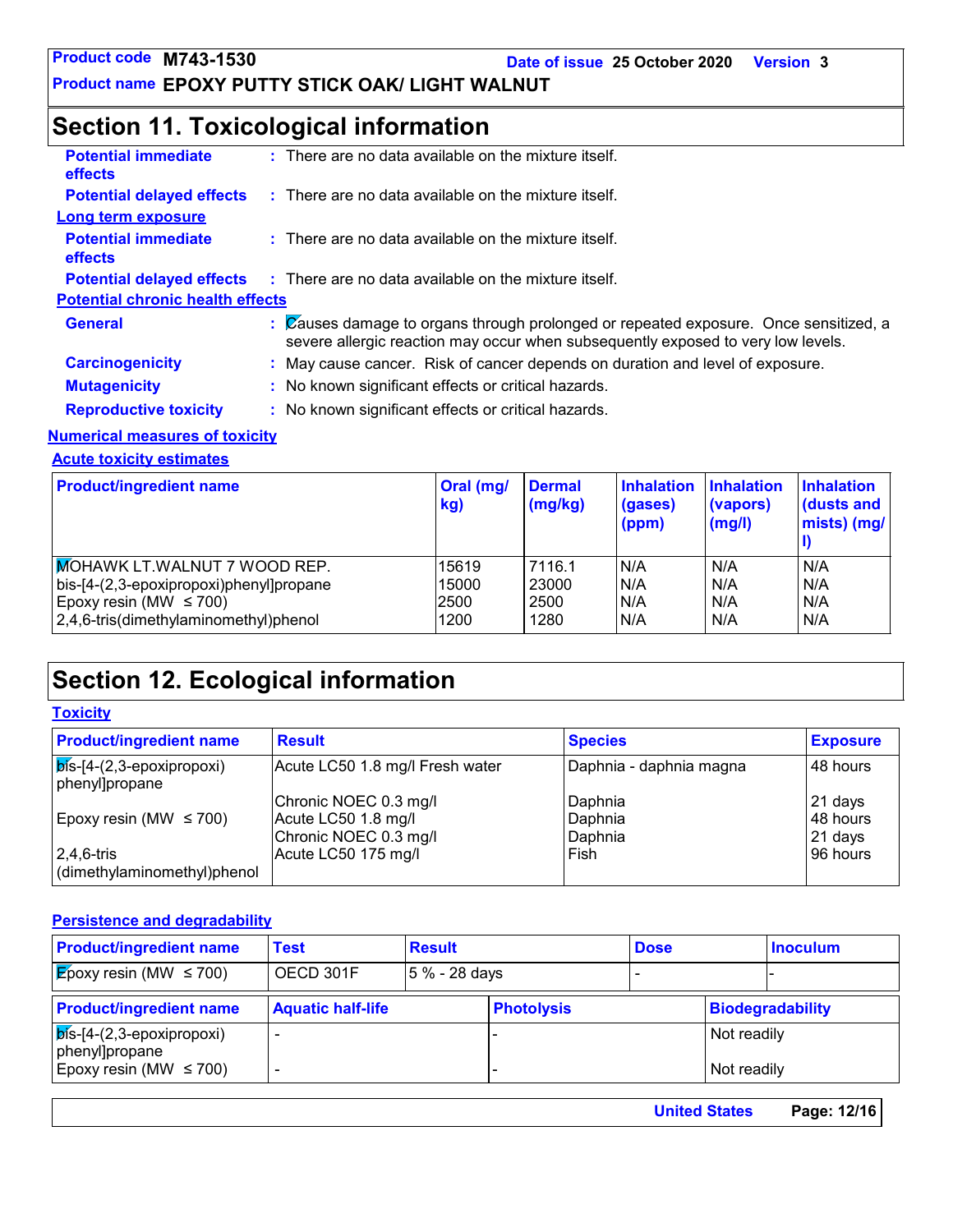**Product name EPOXY PUTTY STICK OAK/ LIGHT WALNUT**

### **Section 12. Ecological information**

#### **Bioaccumulative potential**

| <b>Product/ingredient name</b>      | $\mathsf{LogP}_\mathsf{ow}$ | BCI | <b>Potential</b> |
|-------------------------------------|-----------------------------|-----|------------------|
| <b>E</b> poxy resin (MW $\leq$ 700) |                             | つっ  | low              |

#### **Mobility in soil**

**Soil/water partition coefficient (K**<sub>oc</sub>) **:** Not available.

### **Section 13. Disposal considerations**

The generation of waste should be avoided or minimized wherever possible. Disposal of this product, solutions and any by-products should at all times comply with the requirements of environmental protection and waste disposal legislation and any regional local authority requirements. Dispose of surplus and non-recyclable products via a licensed waste disposal contractor. Waste should not be disposed of untreated to the sewer unless fully compliant with the requirements of all authorities with jurisdiction. Waste packaging should be recycled. Incineration or landfill should only be considered when recycling is not feasible. This material and its container must be disposed of in a safe way. Care should be taken when handling emptied containers that have not been cleaned or rinsed out. Empty containers or liners may retain some product residues. Avoid dispersal of spilled material and runoff and contact with soil, waterways, drains and sewers. **Disposal methods :** safe way. Care should b<br>
cleaned or rinsed out. En<br>
Avoid dispersal of spilled<br>
and sewers.<br>
Disposal should be in accordance with applicable regio<br>
Refer to Section 7: HANDLING AND STORAGE and Sect<br>
for additional handlin

**Disposal should be in accordance with applicable regional, national and local laws and regulations. Refer to Section 7: HANDLING AND STORAGE and Section 8: EXPOSURE CONTROLS/PERSONAL PROTECTION for additional handling information and protection of employees. Section 6. Accidental release measures**

|                                   | <b>DOT</b>                                                                                    | <b>IMDG</b>                                                                                   | <b>IATA</b>                                                                                   |
|-----------------------------------|-----------------------------------------------------------------------------------------------|-----------------------------------------------------------------------------------------------|-----------------------------------------------------------------------------------------------|
| <b>UN number</b>                  | <b>DN1759</b>                                                                                 | <b>DN1759</b>                                                                                 | <b>M</b> 1759                                                                                 |
| <b>UN proper shipping</b><br>name | CORROSIVE SOLID, N.O.S.                                                                       | <b>CORROSIVE SOLID, N.O.S.</b>                                                                | <b>CORROSIVE SOLID, N.O.S.</b>                                                                |
|                                   | $\sqrt{2}$ ,4,6-tris<br>(dimethylaminomethyl)phenol,<br>bis[(dimethylamino)methyl]<br>phenol) | $\sqrt{2}$ ,4,6-tris<br>(dimethylaminomethyl)phenol,<br>bis[(dimethylamino)methyl]<br>phenol) | $\sqrt{2}$ ,4,6-tris<br>(dimethylaminomethyl)phenol,<br>bis[(dimethylamino)methyl]<br>phenol) |
| Transport hazard class 8<br>(es)  |                                                                                               | $\overline{\mathbf{g}}$                                                                       | $\overline{8}$                                                                                |
| <b>Packing group</b>              | $\overline{\mathbf{M}}$                                                                       | $\overline{\mathsf{W}}$                                                                       | IИ                                                                                            |
| <b>Environmental hazards No.</b>  |                                                                                               | $\sqrt{\mathsf{V}}$ es.                                                                       | <b>Yes.</b> The environmentally<br>hazardous substance mark is<br>not required.               |
|                                   |                                                                                               |                                                                                               | <b>United States</b><br>Page: 13/16                                                           |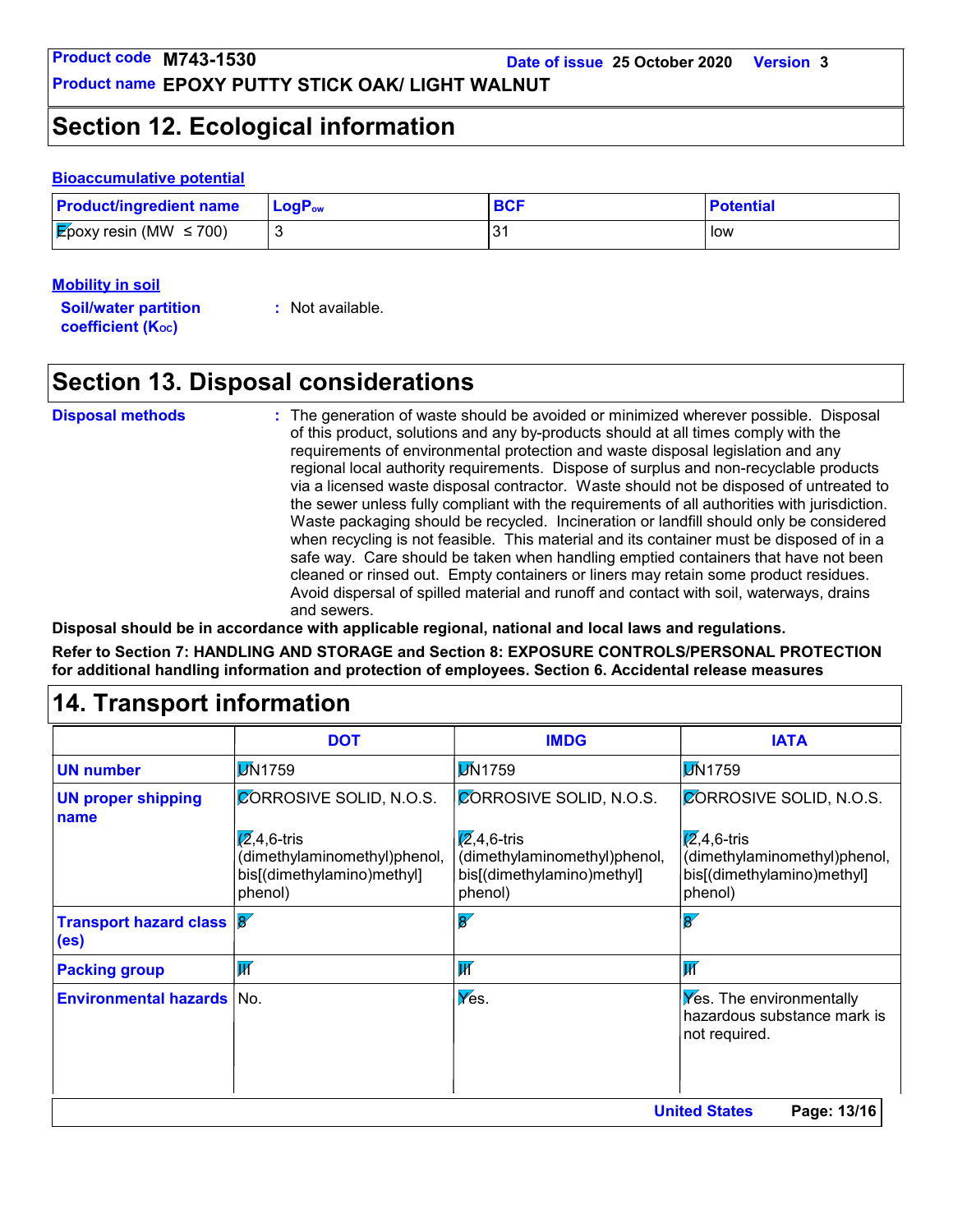| Product code M743-1530<br>Date of issue 25 October 2020<br><b>Version 3</b><br><b>Product name EPOXY PUTTY STICK OAK/ LIGHT WALNUT</b> |                 |                                                                                  |                 |  |  |  |
|----------------------------------------------------------------------------------------------------------------------------------------|-----------------|----------------------------------------------------------------------------------|-----------------|--|--|--|
| <b>14. Transport information</b>                                                                                                       |                 |                                                                                  |                 |  |  |  |
| <b>Marine pollutant</b><br><b>substances</b>                                                                                           | Not applicable. | $ K$ is-[4-(2,3-epoxipropoxi)<br>phenyl]propane, Epoxy resin<br>(MW $\leq$ 700)) | Not applicable. |  |  |  |

#### **Additional information**

**DOT IMDG**

- None identified. **:**
	- The marine pollutant mark is not required when transported in sizes of ≤5 L or ≤5 kg. **:**
- **IATA EXECUTE:** The environmentally hazardous substance mark may appear if required by other transportation regulations.

**Special precautions for user Transport within user's premises:** always transport in closed containers that are **:** upright and secure. Ensure that persons transporting the product know what to do in the event of an accident or spillage.

**Transport in bulk according :** Not applicable. **to IMO instruments**

### **Section 15. Regulatory information**

#### **United States**

**United States inventory (TSCA 8b) :** All components are active or exempted.

#### **SARA 302/304**

**SARA 304 RQ :** Not applicable.

**Composition/information on ingredients**

No products were found.

#### **SARA 311/312**

**Classification :** SKIN CORROSION - Category 1C SERIOUS EYE DAMAGE - Category 1 SKIN SENSITIZATION - Category 1 CARCINOGENICITY - Category 1A SPECIFIC TARGET ORGAN TOXICITY (SINGLE EXPOSURE) (Respiratory tract irritation) - Category 3 SPECIFIC TARGET ORGAN TOXICITY (REPEATED EXPOSURE) - Category 1

#### **Composition/information on ingredients**

| <b>Name</b>                                                                      | $\frac{9}{6}$ | <b>Classification</b>                                                       |
|----------------------------------------------------------------------------------|---------------|-----------------------------------------------------------------------------|
| $ \overline{Y}$ alc, not containing asbestiform                                  | $\geq 90$     | SPECIFIC TARGET ORGAN TOXICITY (SINGLE EXPOSURE)                            |
| l fibres<br>bis-[4-(2,3-epoxipropoxi)phenyl]                                     | ≥75 - ≤90     | (Respiratory tract irritation) - Category 3<br>SKIN IRRITATION - Category 2 |
| propane                                                                          |               | <b>EYE IRRITATION - Category 2A</b>                                         |
|                                                                                  |               | SKIN SENSITIZATION - Category 1B                                            |
| Poly[oxy(methyl-1,2-ethanediyl)],                                                | ≥50 - ≤75     | SKIN SENSITIZATION - Category 1B                                            |
| $\alpha$ -hydro-w-hydroxy-, ether with<br>2,2-bis(hydroxymethyl)-1,3-propanediol |               |                                                                             |
| (4:1),                                                                           |               |                                                                             |
| 2-hydroxy-3-mercaptopropyl                                                       |               |                                                                             |
| ether                                                                            |               |                                                                             |
|                                                                                  |               | Page: 14/16<br><b>United States</b>                                         |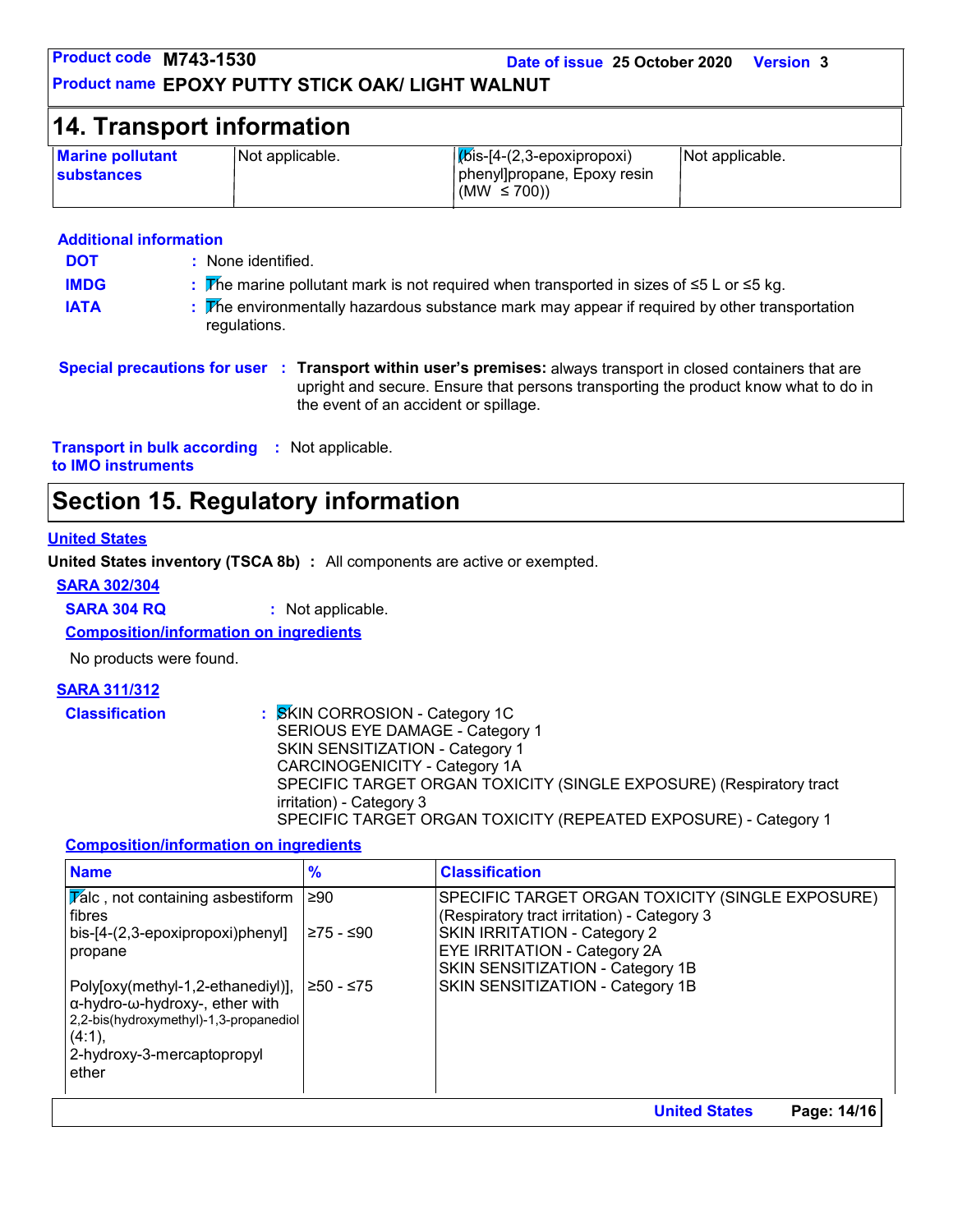**Date of issue 25 October 2020 Version 3**

**Product name EPOXY PUTTY STICK OAK/ LIGHT WALNUT**

### **Section 15. Regulatory information**

| Epoxy resin (MW $\leq$ 700)     | ≥10 - ≤20     | SKIN IRRITATION - Category 2                |
|---------------------------------|---------------|---------------------------------------------|
|                                 |               | <b>EYE IRRITATION - Category 2A</b>         |
|                                 |               | SKIN SENSITIZATION - Category 1B            |
| 2,4,6-tris(dimethylaminomethyl) | $≥10 - ≤14$   | <b>ACUTE TOXICITY (oral) - Category 4</b>   |
| phenol                          |               | <b>ACUTE TOXICITY (dermal) - Category 4</b> |
|                                 |               | SKIN CORROSION - Category 1C                |
|                                 |               | SERIOUS EYE DAMAGE - Category 1             |
|                                 |               | SKIN SENSITIZATION - Category 1B            |
| bis[(dimethylamino)methyl]      | $≥1.0 - 5.0$  | SKIN CORROSION - Category 1B                |
| phenol                          |               | SERIOUS EYE DAMAGE - Category 1             |
| crystalline silica, respirable  | $≥1.0 - ≤5.0$ | <b>CARCINOGENICITY - Category 1A</b>        |
| powder (<10 microns)            |               | SPECIFIC TARGET ORGAN TOXICITY (REPEATED    |
|                                 |               | <b>EXPOSURE)</b> - Category 1               |

#### **SARA 313**

|                              | <b>Chemical name</b> | <b>CAS number</b> | Concentration |
|------------------------------|----------------------|-------------------|---------------|
| <b>Supplier notification</b> | li∕mber              | 12713-03-0        | $0.5 - 1.5$   |

SARA 313 notifications must not be detached from the SDS and any copying and redistribution of the SDS shall include copying and redistribution of the notice attached to copies of the SDS subsequently redistributed.

**Additional environmental information is contained on the Environmental Data Sheet for this product, which can be obtained from your RPM representative.**

#### **California Prop. 65**

**M** WARNING: Cancer - www.P65Warnings.ca.gov.

### **Section 16. Other information**

**Hazardous Material Information System (U.S.A.)**

```
Health : 3 * Flammability : 0 Physical hazards : 0
                                                 0
```
#### ( \* ) - Chronic effects

**Caution: HMIS® ratings are based on a 0-4 rating scale, with 0 representing minimal hazards or risks, and 4 representing significant hazards or risks. Although HMIS® ratings and the associated label are not required on MSDSs or products leaving a facility under 29 CFR 1910.1200, the preparer may choose to provide them. HMIS® ratings are to be used with a fully implemented HMIS® program. HMIS® is a registered trademark and service mark of the American Coatings Association, Inc.**

**The customer is responsible for determining the PPE code for this material. For more information on HMIS® Personal Protective Equipment (PPE) codes, consult the HMIS® Implementation Manual.**

**National Fire Protection Association (U.S.A.)**

|                                                                                                                                                                                                                                                                                                                                                                                                                                                                                                   | Health : 3 Flammability : 0 Instability : 0 |
|---------------------------------------------------------------------------------------------------------------------------------------------------------------------------------------------------------------------------------------------------------------------------------------------------------------------------------------------------------------------------------------------------------------------------------------------------------------------------------------------------|---------------------------------------------|
| Date of previous issue                                                                                                                                                                                                                                                                                                                                                                                                                                                                            | : 10/20/2020                                |
| <b>Organization that prepared : EHS</b><br>the MSDS                                                                                                                                                                                                                                                                                                                                                                                                                                               |                                             |
| <b>Key to abbreviations</b><br>$\therefore$ ATE = Acute Toxicity Estimate<br><b>BCF</b> = Bioconcentration Factor<br>GHS = Globally Harmonized System of Classification and Labelling of Chemicals<br>IATA = International Air Transport Association<br>IBC = Intermediate Bulk Container<br>IMDG = International Maritime Dangerous Goods<br>LogPow = logarithm of the octanol/water partition coefficient<br>MARPOL = International Convention for the Prevention of Pollution From Ships, 1973 |                                             |

**United States Page: 15/16**